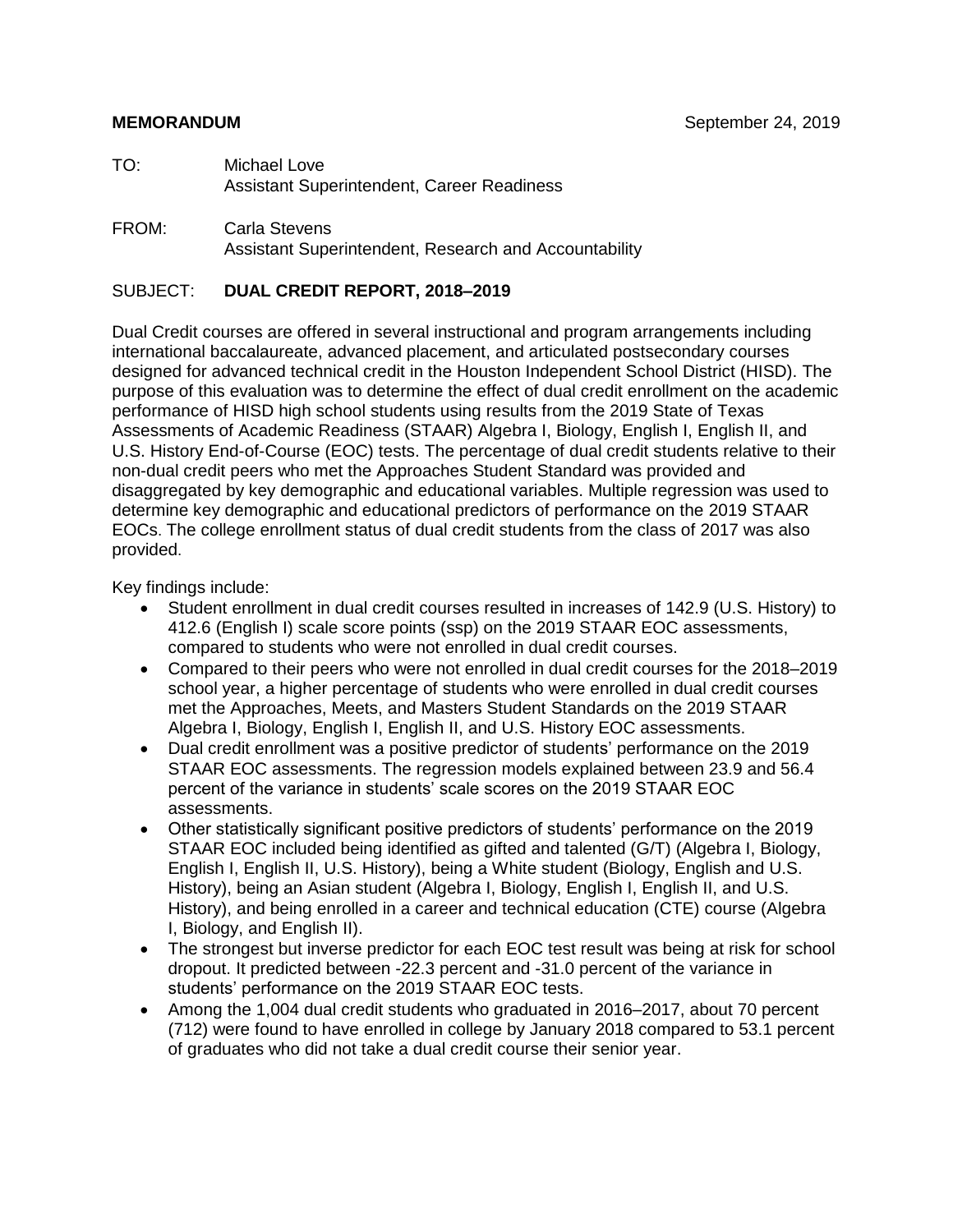• Overall, among the 1,004 HISD dual credit students from who graduated in 2016–2017 and were enrolled in college, 30.5 percent were enrolled in 2-year institutions compared to 69.5 percent for those enrolled in 4-year institutions.

Further distribution of this report is at your discretion. Should you have any questions, please contact me at 713-556-6700.

Carla Steven cus

**Attachment** 

cc: Grenita Lathan Silvia Trinh Rick Cruz Montra Rogers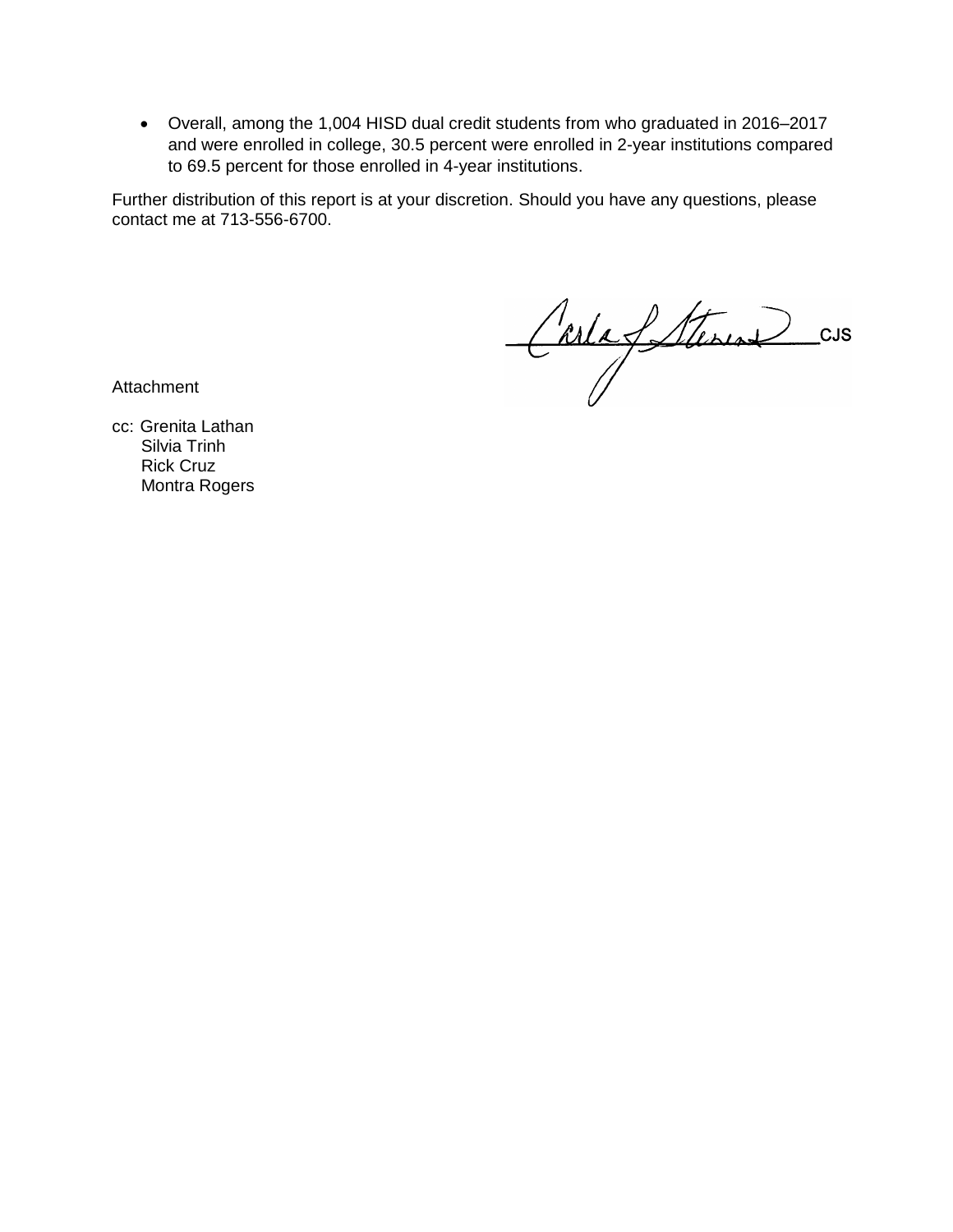## **Houston Independent School District**

## **RESEARCH** Educational Program Report

**Dual Credit Report: Student Enrollment, Performance, and Program Effects, 2018–2019**

# HISD Research and Accountability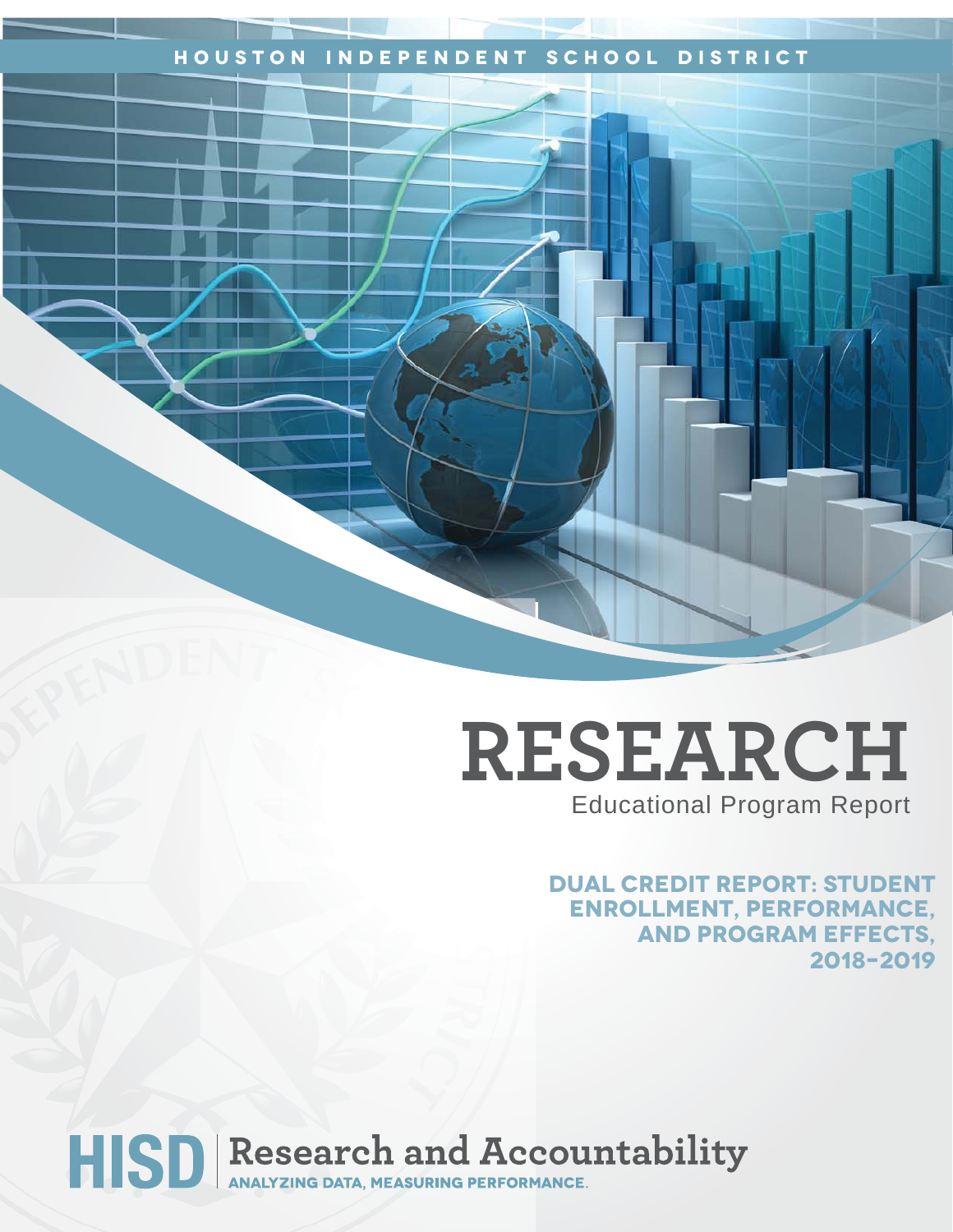

## **2019 Board of Education**

**Diana Dávila**  President

**Holly Maria Flynn Vilaseca** First Vice President

**Elizabeth Santos**  Second Vice President

**Sergio Lira Secretary** 

**Susan Deigaard** Assistant Secretary

**Wanda Adams Jolanda Jones Rhonda Skillern-Jones Anne Sung**

**Grenita Lathan, Ph.D.**  Interim Superintendent of Schools

**Carla Stevens** Assistant Superintendent Department of Research and Accountability

**Venita Holmes, Dr. P.H.** Research Manager

**Ted D. Serant, Ph.D.** Sr. Research Specialist

**Houston Independent School District** Hattie Mae White Educational Support Center 4400 West 18th StreetHouston, Texas 77092-8501

#### **www.HoustonISD.org**

It is the policy of the Houston Independent School District not to discriminate on the basis of age, color, handicap or disability, ancestry, national origin, marital status, race, religion, sex, veteran status, political affiliation, sexual orientation, gender identity and/or gender expression in its educational or employment programs and activities.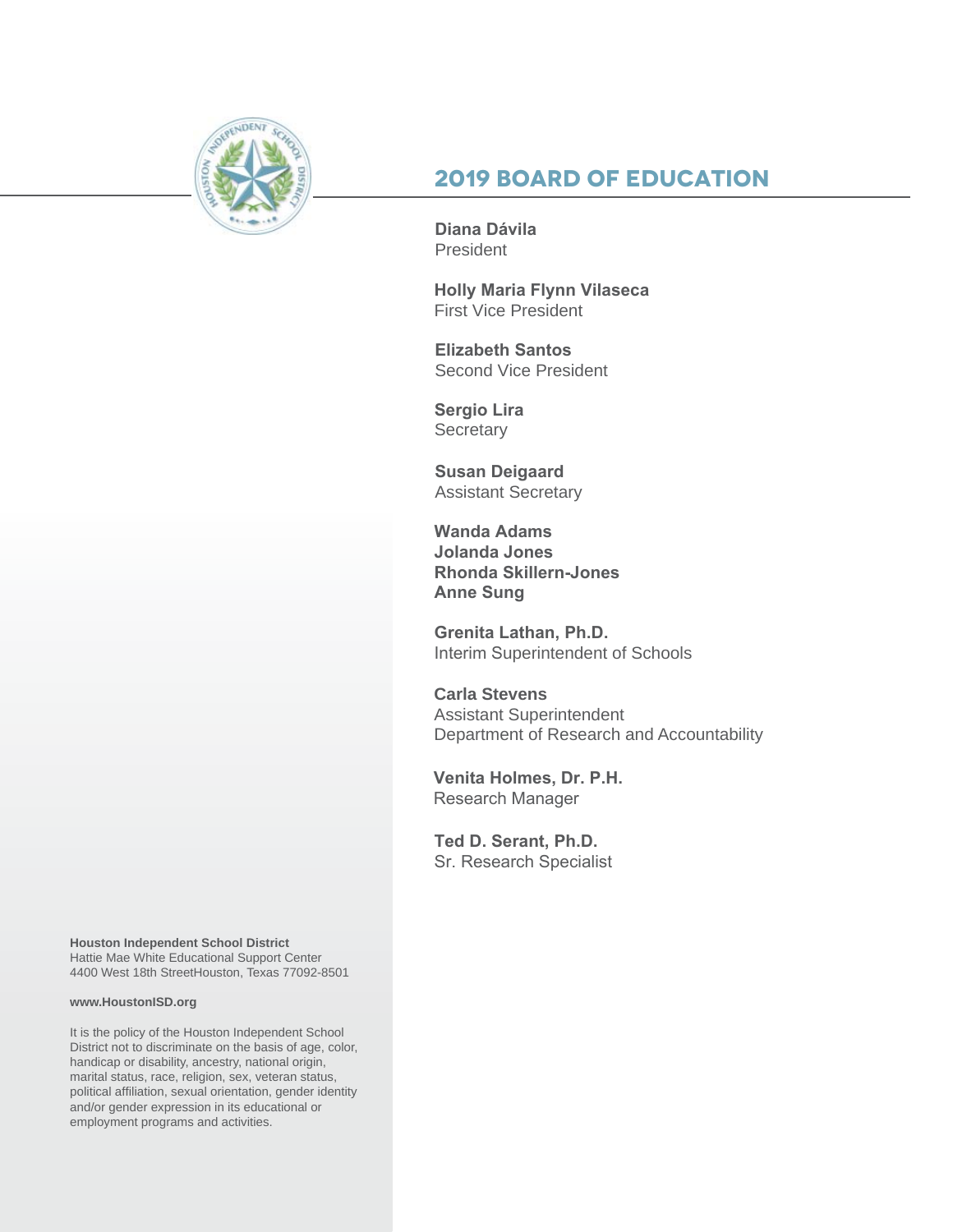## **Dual Credit Report: Student Enrollment, Performance, and Program Effects, 2018–2019**

## **Executive Summary**

Dual credit courses are legislated course enrollment options available to ninth- to twelfth-grade students in the State of Texas. The dual credit program provides the opportunity for all high school students, regardless of grade level, to earn college credits while working toward a high school diploma (Houston ISD, 2018). There is no limit to the number of dual credit courses or hours students can take in a single semester or school year (Houston ISD, 2018). Dual credit is offered in several instructional and program arrangements, including international baccalaureate, advanced placement, and articulated postsecondary courses designed for advanced technical credit in the Houston Independent School District (HISD).

The purpose of the evaluation was to determine the effect of dual credit enrollment on the academic performance of HISD students using results from the 2019 State of Texas Assessments of Academic Readiness (STAAR) Algebra I, Biology, English I, English II, and U.S. History End-of-Course (EOC) assessments. Scale scores for dual credit and non-dual credit students were subject to treatment effects with regression adjustment to determine dual credit effects. The percentage of dual credit students relative to their non-dual credit peers who met the Approaches Student Standard was provided and disaggregated by key demographic and educational variables. Multiple regression was used to determine key demographic and educational predictors of performance on the STAAR EOCs.

#### **Highlights**

- Student enrollment in dual credit courses in 2018–2019 resulted in higher scale score points (ssp), 142.9 (U.S. History) to 412.6 (English I), on the 2019 STAAR EOC assessments, compared to students who were not enrolled in dual credit courses.
- Compared to their peers who were not enrolled in dual credit courses for the 2018–2019 school year, a higher percentage of students who were enrolled in dual credit courses met the Approaches, Meets, and Masters Student Standards on the 2019 STAAR Algebra I, Biology, English I, English II, and U.S. History EOC exams.
- Dual credit enrollment was a positive predictor of students' performance on the 2019 STAAR EOC assessments. The regression models explained between 23.9 and 56.4 percent of the variance in students' scale scores on the 2019 STAAR EOC assessments.
- Other statistically significant positive predictors of students' performance on 2019 STAAR EOC exams included gifted and talented (Algebra I, Biology, English I, English II, U.S. History), being a White student (Biology, English and U.S. History), being an Asian student (Algebra I, Biology, English I, English II, and U.S. History), and being enrolled in career and technical education (CTE) courses (Algebra I, Biology, and English II).
- The strongest, but inverse predictor for each EOC was being at risk for school dropout. It predicted between -22.3 percent and -31.0 percent of the variance in students' performance on the STAAR EOC tests.
- About 70.9 percent of dual credit students who graduated in 2017 were enrolled in a higher education institution by January 2018 compared to 53.1 percent of graduates who did not take a dual credit course their senior year.

#### **HISD Research and Accountability\_\_\_\_\_\_\_\_\_\_\_\_\_\_\_\_\_\_\_\_\_\_\_\_\_\_\_\_\_\_\_\_\_\_\_\_\_\_\_\_\_\_\_\_\_\_\_\_\_\_\_\_1**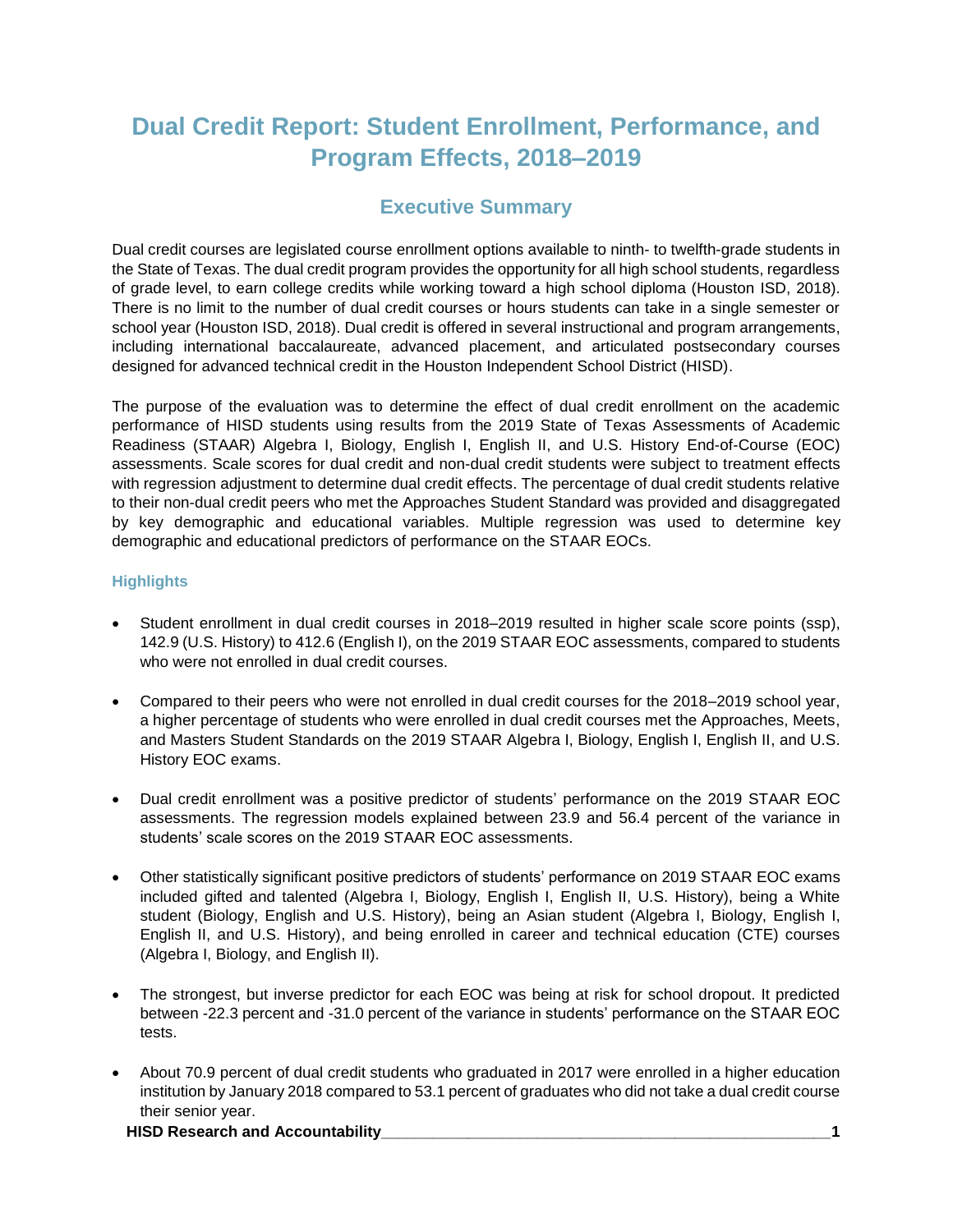• About 69.5 percent of students of 2017 dual-credit graduates who enrolled in college were enrolled at four-year higher education institutions and 30.5 percent were enrolled in two-year higher education institutions. This exceeded the district's rate at four-year institutions of 57.3 percent of graduates who enrolled in college.

#### **Recommendations**

- Because of the statistically significant effect of dual credit enrollment on student performance in HISD, the district should continue to promote dual credit as a viable option for improving STAAR EOC performance, attaining college credits, industry-recognized credentials, certificates, or associate degrees, and to prepare students for the rigorous academic experiences of college.
- While at-risk students enrolled in dual credit courses outperformed their peers who were not enrolled, being at risk for school dropout was the strongest but inverse predictor of students' performance on the 2019 STAAR EOC assessment. Additional support may be required to mitigate impact of the program on students' performance and further improve the performance of dual credit students who are at risk for school dropout.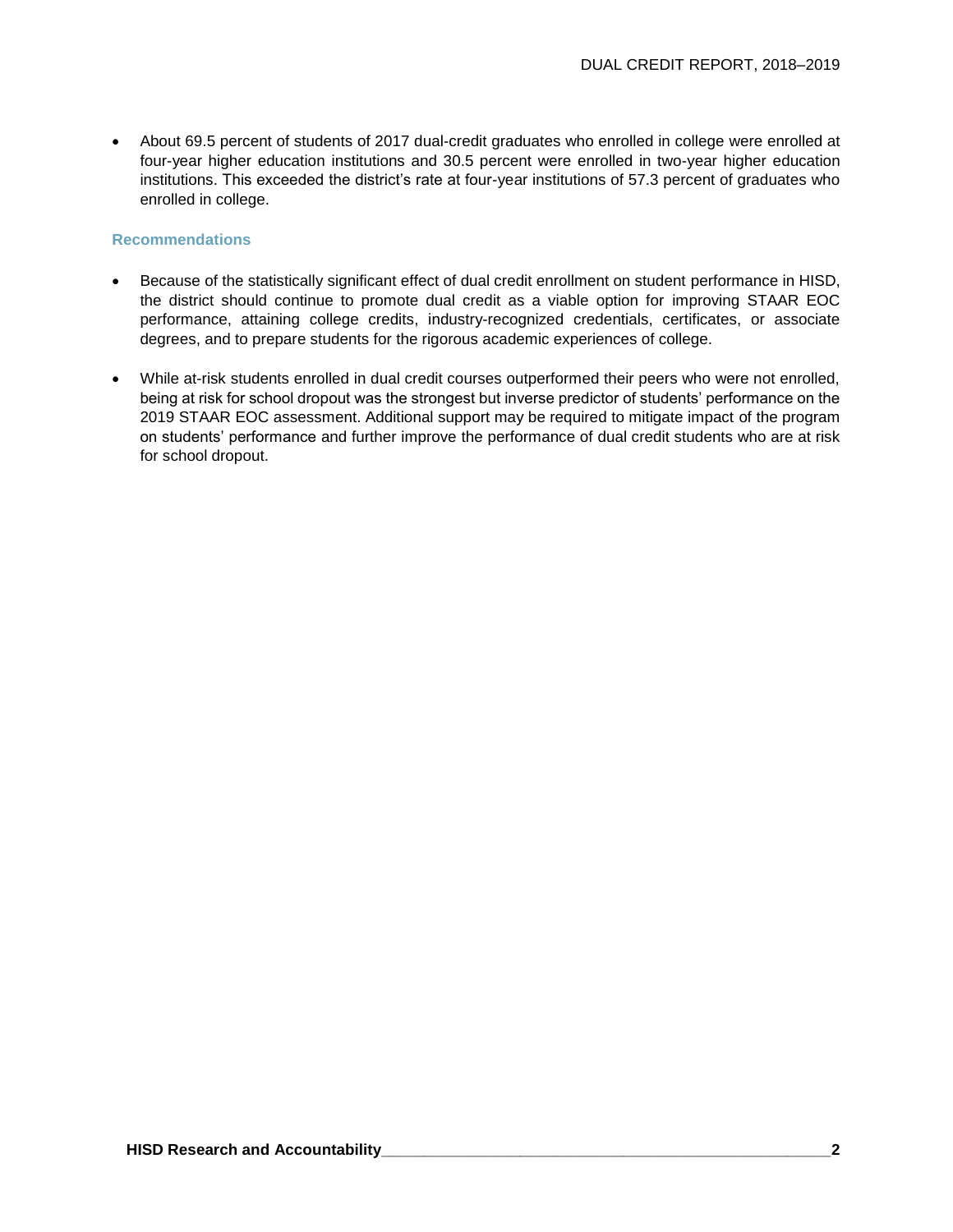## **Introduction**

In accordance with Section 28.009 of the Texas Education code (TEC) regarding College Credit Programs, the Houston Independent School District (HISD) makes provision for students to earn the equivalent of at least 12 semester hours of college credit while in high school (Texas Education Code, 2006). Such provision is made through (1) international baccalaureate, advanced placement or dual credit courses; (2) articulated postsecondary courses provided for local credit or articulated postsecondary advanced technical credit courses provided for state credit; or (3) any combination of the courses just described (Texas Education Code, 2006). Texas Higher Education Coordinating Board (THECB) approves all dual credit courses in the State of Texas. Students eligible for enrollment in "core academic courses awarding dual credit…must demonstrate college readiness on one of the Texas Success Initiative (TSI) assessments, which consists of reading, writing, and mathematics tests" (Houston ISD, 2018, p. IX-11). Where Career and Technical Education (CTE) dual credit courses are part of an Entry Level or Level 1 postsecondary certificate, students are not required to demonstrate TSI readiness (Houston ISD, 2018). There is no limit to the number of dual credit courses or hours students can take within a school semester or school year (Houston ISD, 2018).

HISD offers dual credit courses in collaboration with Houston Community College (HCC), a public higher education institution. Under agreements with HISD and as stipulated by the education code, HCC assists HISD in the development and implementation of its dual credit program. HCC selects dual credit instructors in accordance with the education code. Funding for the dual credit program is determined once documentation of the agreement and between the collaborating district and college are confirmed, and the other requirements are met (Houston ISD, 2018).

HISD campuses interested in offering dual credit courses contact the district's College Readiness Department, which meets with the "campus and postsecondary staff to discuss and agree on course crosswalks, teacher credentialing, and master and student scheduling necessary to offer the courses requested" (Houston ISD, 2018, p. IX–11). "All requests for academic dual credit must be approved by the appropriate HISD curriculum manager" (Houston ISD, 2018, p. IX–11). HISD and HCC will determine, collaboratively, whether the instruction is delivered by a high school or college instructor. Non-dual credit courses must be offered simultaneously with dual credit courses to accommodate students who need to be removed from a dual credit course. Such withdrawal decisions must be made in collaboration with students and their families. HISD students who receive a grade of 70 or better are awarded high school credit regardless of what the HCC passing grade may be (Houston ISD, 2018, p. IX–12).

The purpose of this study was to identify the number of students who were enrolled in dual credit programs in HISD for the 2018–2019 school year, to evaluate the performance of students who were enrolled in these programs, and to measure the program effects on the State of Texas Assessments of Academic Readiness (STAAR) End-of-Course (EOC) assessments. Additionally, the study identified key variables that predicted students' performance on the STAAR EOC assessments.

## **Literature Review**

The initial intent of dual credit was to provide "more challenging curricula for academically prepared high school students" (Kim, Kirby, & Bragg, 2006). As dual credit programs spread throughout academic institutions in the United States, its targets changed. In Syracuse University's Project Advance, the program targeted mostly high academic achievers in the early to mid-1980s. Beginning in 1974 in New York's LaGuardia Community College, the focus of the dual credit programs was on high school students at risk for school dropout (Kim, Kirby, & Bragg, 2006). Students who were not traditionally college bound with an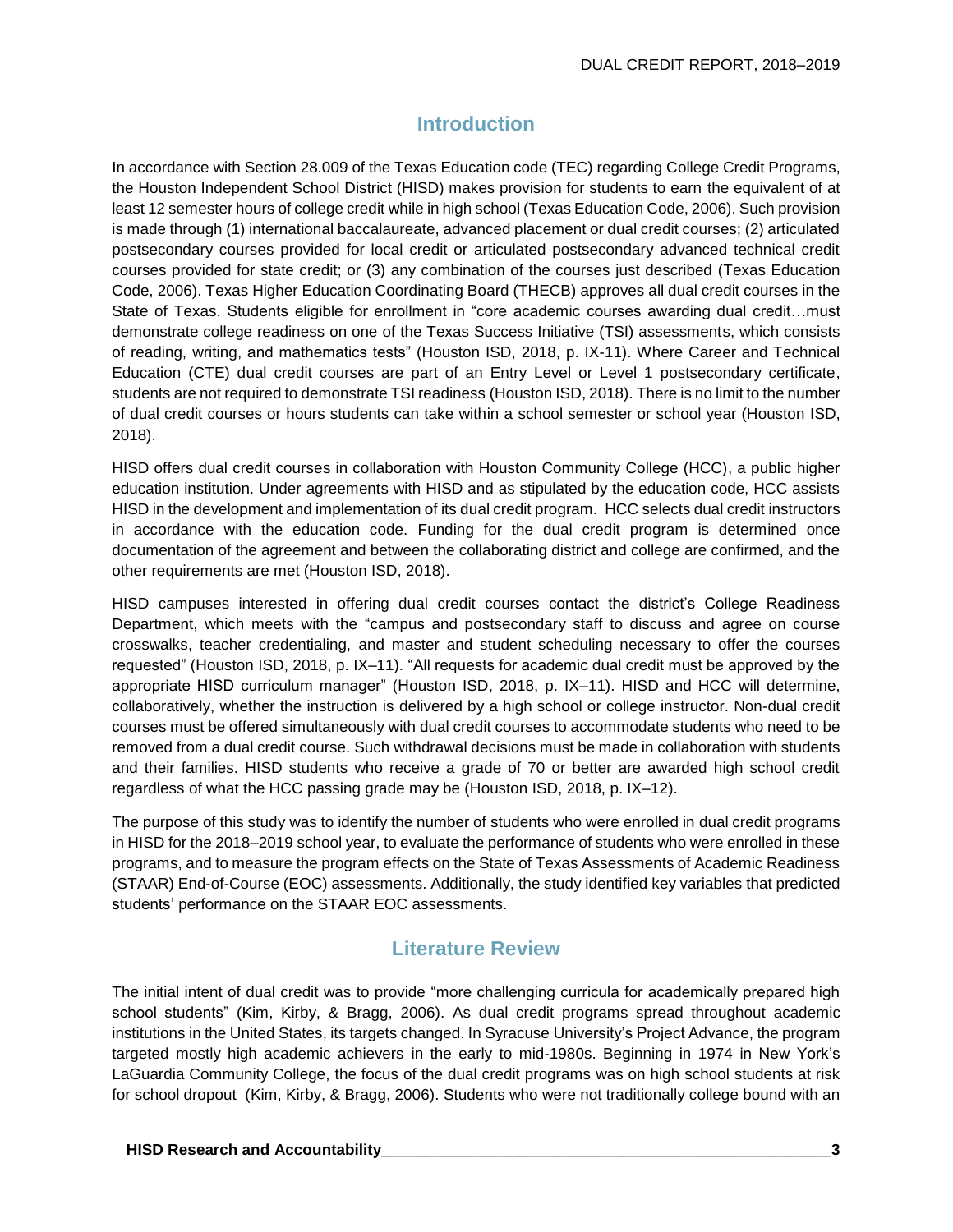expected high school diploma as their terminal qualification were targeted for dual credit in the Partners in Progress program at the Florida International College which commenced in 1982. The program, which began in the City University of New York in 1984, was designed to help students meet high school graduation requirements and to prepare for college success. It focused on average achievers between the 65<sup>th</sup> and 80<sup>th</sup> percentile rank in high school (Kim, Kirby, & Bragg, 2006).

Research confirmed that dual credit was one way to facilitate the transition of an increasing number of underserved students to college (Hoffman as cited in Kim, Kirby & Bragg, 2006, p. 3). Allowing high school students to complete even a single college class could significantly enhance their chances of attending college and eventually graduate (Struhl & Vargas, 2012). Using longitudinal data after six years of graduation among Texas high school students, Struhl and Vargas (2012) found that high school dual credit enrollees who had completed a college course prior to graduation were 50 percent more likely to earn a college degree from a Texas university within six years compared to their peers who were not dual enrollees.

Further, dual credit students who completed college courses were more likely to attend college, persist in college, and complete at least an associate degree within six years (Struhl & Vargas, 2012). This finding was true for all racial groups and low-income students. Dual enrollment students from low-income families in Texas were more likely to attend a four-year college after high school (Struhl & Vargas, 2012). While these appear to be correlated, it does not address the influence of family in students' persistence in dual credit programs or college.

Mansell and Justice (2014) found that "incentives and challenges" were the frequent reason students gave for their enrollments in dual credit courses. The incentives included earning a college credit and financial savings on college tuition. Students' challenges included the level of rigor provided by early college experiences, which helped students to adjust with college-level expectations. Early college students cited personal hinderances as reasons for their non-enrollment in dual credit courses. The study involved 139 students in traditional vs. early college in Texas, using a Flanagan's Critical Incident Technique (CIT)<sup>1</sup> (Mansell & Justice, 2014).

Dual credit had positive effects on student outcomes particularly among early college high school students (Haskell, 2016). The study measured the effect on dual credit enrollment and early college high school on Utah public education. Dual credit acquisition had positive economic effects on the accumulation of higher education course credits. It reduced time-to-completion and resulted in "measurable household and state level savings" (p. 54). The study however did not consider the effects of the structure of higher education courses and programs and the challenges for student decision-making in higher education (Haskell, 2016).

Giani, Alexander, and Reyes indicated that dual credit was "a promising strategy for increasing students' likelihood of accessing, persisting through, and completing a postsecondary degree" and advanced coursework (2014, p. 200). Their suggestion was based on a longitudinal study of a cohort of Texas high school students, statewide, who were tracked through their transition to postsecondary education statewide.

Leonard-Foot and Lumadue (2014) found significant differences in the median grade-point average (GPA) of students in universities with 12 or more dual credits compared to those who were similarly enrolled without credits. Students with 12 or more dual credits had a higher GPA. The study involved 2,062 Texas high school students, randomly selected and grouped equally into those who had attained 12 dual credits and those who had not attained any credits. All participants in the sample were first-year students enrolled

l

<sup>&</sup>lt;sup>1</sup> CIT is a procedure for gathering certain important facts concerning behavior in certain defined situations. It is an observation technique that identifies and documents incidents with special significance in decision making or performing an act. Its intent and effects must be clear to the observer (Flanagan, 1954)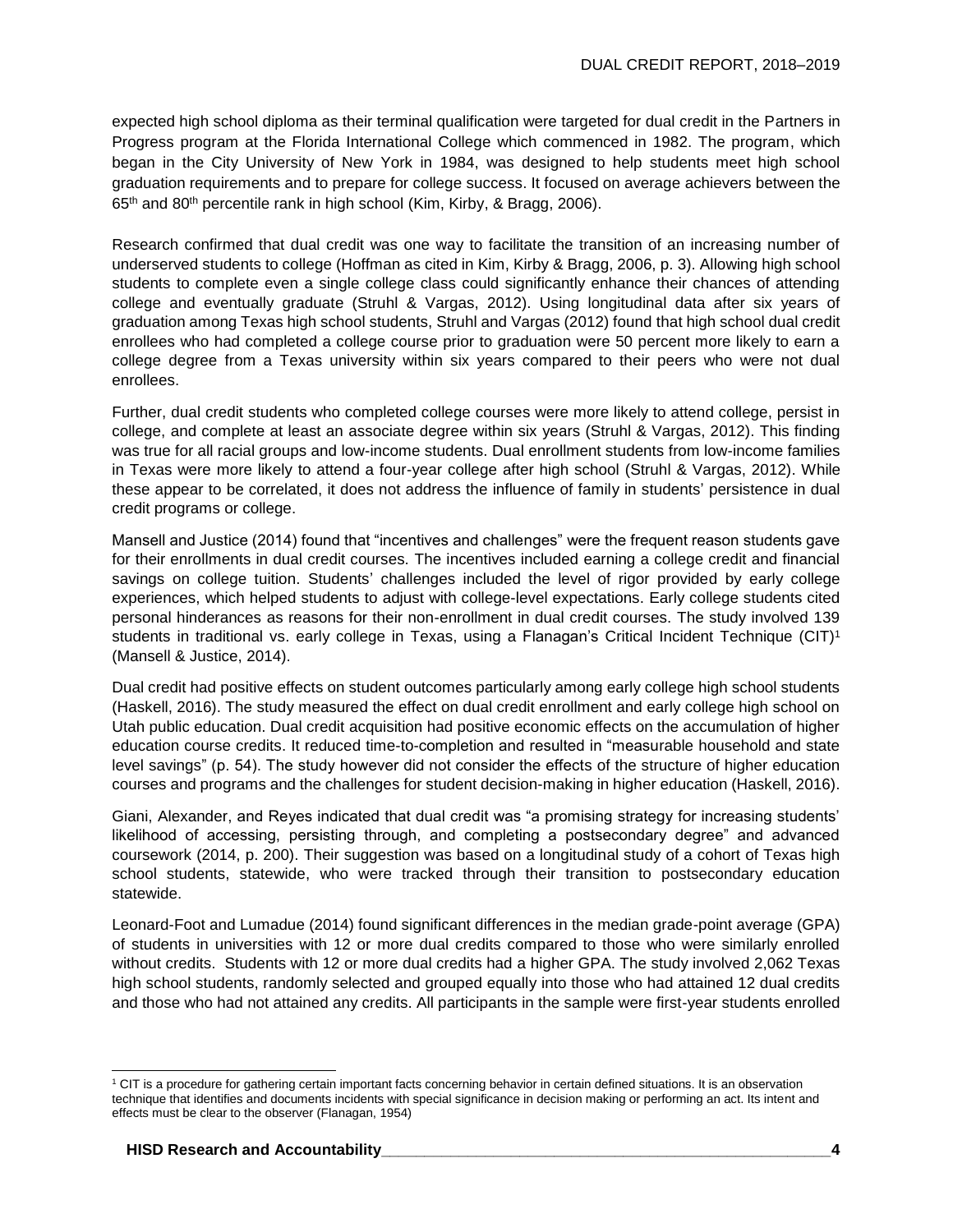in a four-year Texas university. Students' first year GPA was the outcome (Leonard-Foot & Lumadue, 2014).

Overall, based on the foregoing, dual credit is associated with access to higher education, higher GPA, college persistence, and reduced time to college completion. It is also associated with the reduction in the overall cost of higher education. While studies in HISD have not looked at the transition to higher education, persistence, and time to graduate, they have demonstrated the effectiveness of dual credit enrollment on students' performance (HISD Research and Accountability, 2017, 2018). The purpose of this study is to determine the impact of dual credit enrollment on students' performance using the 2019 State of Texas Assessments of Academic Readiness (STAAR) End-of-Course (EOC) assessment results. The study will also analyze college enrollment for the dual credit students from the Class of 2017, the most recent year for which data was available.

The evaluation was guided by the following questions:

- 1. What was the academic and demographic composition of dual-credit students in the study sample?
- 2. How did a sample of HISD students enrolled in dual credit courses perform on the 2019 STAAR EOC assessments relative to their peers who were not enrolled in dual-credit courses?
- 3. What were the effects of the dual credit program on the 2019 STAAR EOC performance of student enrollees?
- 4. What factors predicted the performance of HISD dual credit students on the 2019 STAAR EOC assessments?
- 5. What was the college enrollment status of the class of 2017 dual credit students?

### **Method**

This is a quasi-experimental study designed to determine the effect of dual credit enrollment on the 2019 STAAR EOC assessments using treatment effects with regression adjustment (teffects ra). Treatment effect is the average causal effect of a binary (0-1) variable on a scientific or policy outcome variable. In this study, 1 is the treatment or dual credit group, and 0 is the control or non-dual credit group. Treatment effect corrects for selection bias and the missing or confounding variable problem. Confounding variables are unknown factors that can distort the effect of a treatment, exposure, or intervention on an outcome, in this case student performance (Skelly, Dettori, & Brodt, 2012). Unknown factors make it a challenge to link an intervention to results unless appropriate measures like teffects ra are used (Skelly, Dettori, & Brodt, 2012).

Students who were enrolled in a dual credit course for the 2018–2019 school year constituted the treatment group and those who were not enrolled in dual credit courses were the control group. It is assumed that all students had the opportunity to enroll in dual credit courses or that enrollment was open to all students. Students who had a STAAR EOC score in Algebra I, Biology, English I, English II, and U.S. History were included in the study sample. The study also tracked the college enrollment of dual credit students who constituted the class of 2017, that is, students who were enrolled in a dual credit course during their senior year. College enrollment data has a one-year lag. College enrollment data for the class of 2018 were not yet released.

#### **Data Collection**

The list of students enrolled in dual credit courses was downloaded from the HISD Chancery Ad hoc using Cognos. Cognos is an International Business Machines Corporation (IMB) data querying platform linked to the HISD data warehouse for querying and retrieving data and information. Students' demographic and educational attributes were also downloaded from the Public Education Information Management System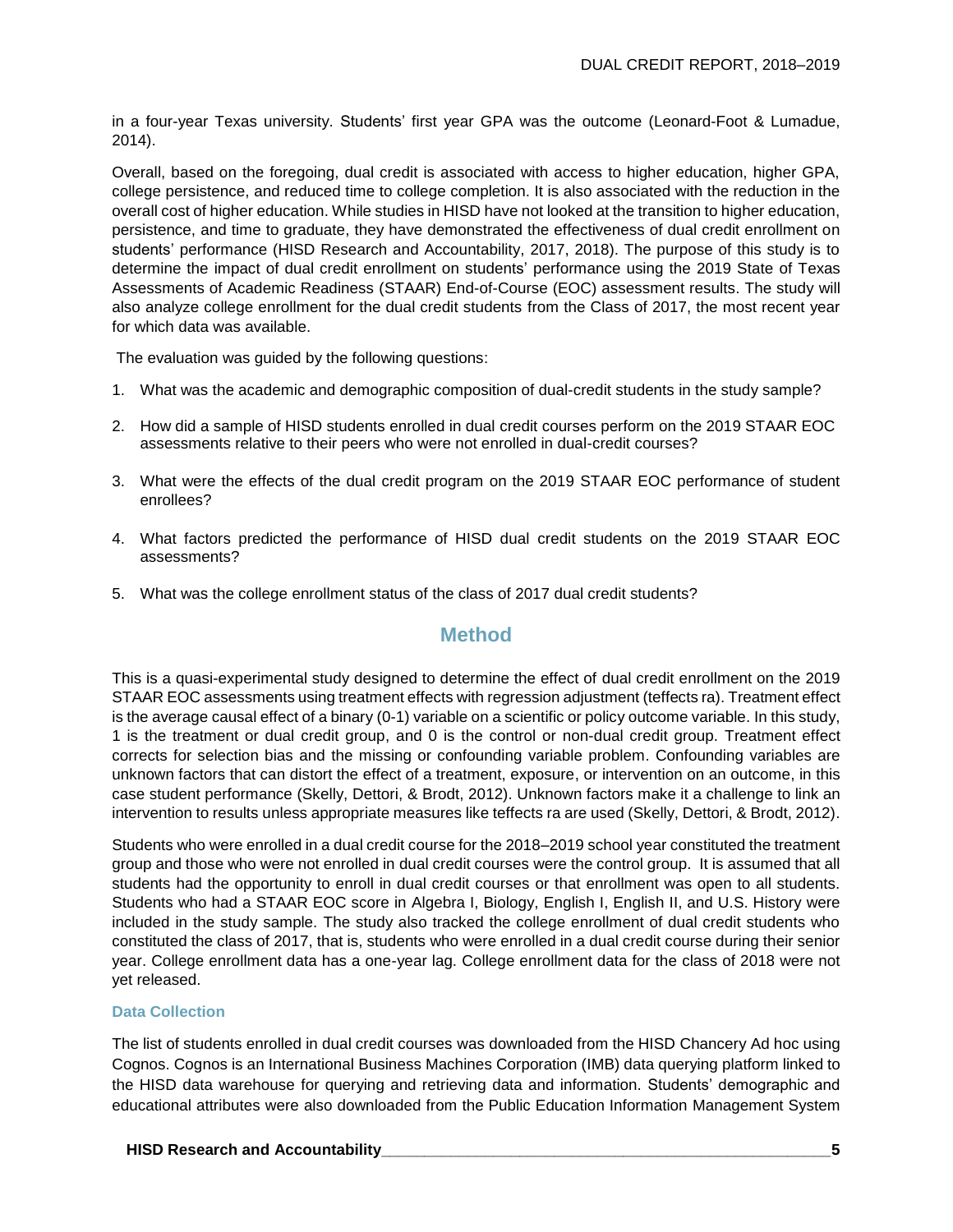(PEIMS) stored in the HISD Research and Accountability Microsoft Access Archival database. Similarly, STAAR EOC data stored on the Microsoft Access database was downloaded. All three datasets were linked using unique student identification numbers. PEIMS data identified 7,115 ninth- to twelfth-grade students who were enrolled in dual credit courses during the 2018–2019 school year. Data were tested for evidence of linearity, homoscedasticity, and normality using Kolmogorov-Smirnov statistic and Normal Q-Q (normal probability plots) and Detrended Normal Q-Q plots. Missing data were treated to pairwise exclusion. When linked, the final sample was 7,062 dual credit students. Students enrolled in dual credit courses needed to have at least one scored EOC assessment to be included in the sample. Non-dually enrolled students were included as the control group, which totaled 55,255 students. College enrollment data from the National Student Clearinghouse (NSC) were linked to dual credit data using unique student identifiers. NSC data for HISD students were retrieved from the Research and Accountability Department Microsoft Access archival database.

#### **Data Analysis**

Students' assessment data were subject to teffects ra estimators. Teffects ra is a Stata command which runs separate regressions for each treatment level, in this case, students who were enrolled in dual credit courses and those who were not. It calculates the predicted means of the assessment results for each EOC by treatment levels (potential outcome means (POM)) and uses the difference in the means for each subject in the study by treatment level to estimate the program or intervention effects. The average treatment effect (ATE) is used in this study. It is the average performance of any students selected at random from the sample if those students were to enroll in a dual credit course. Teffects were regressed using key demographic and educational variables, including gender, ethnicity, limited English proficiency (LEP), special education, gifted and talented (G/T), at risk, career and technical education (CTE), and economic status. The results of the analysis are presented in tables and graphs.

The percentage of students in the sample who met the Approaches, Meet, and Masters Student Standards by EOC courses were also presented. Data on students who met the Approaches Student Standard on each EOC assessment was further disaggregated by student demographic and educational variables, and dual and non-dual credit students were compared. The demographic and educational composition of students in the sample were compared by dual and non-dual credit enrollees. Multiple regressions were conducted to identify key demographic and educational predictors on STAAR EOC performance for students in the sample. The unstandardized coefficients and standardized coefficient (Beta) were presented. Beta is used to compare the strength and direction of predictors.

The college enrollment status of dual credit graduates and the institutional level at which they were enrolled, by high school attended, are also presented in this study. Dual credit students for the 2016–2017 school year were identified as those in a dual credit course during their senior year. Students who took a dual credit course privately were not included in the 2016–2017 figures.

#### **Limitations**

- Attainment of college credit and enrollment is a primary objective of the dual credit program. Concurrent college enrollment data for the student cohort in this study is unavailable. There is a publication lag for this data and so it is not possible to include that information in this study. Therefore, a prior cohort was used in this analysis.
- It is assumed that students self-selected into dual credit course enrollment. A quasi-experimental study was undertaken using teffects command in STATA to determine the enrollment effect.
- HISD implemented several programs designed to improve students' performance during the school year. Dual Credit students may have been exposed to these programs. The impacts of these programs

#### **HISD Research and Accountability\_\_\_\_\_\_\_\_\_\_\_\_\_\_\_\_\_\_\_\_\_\_\_\_\_\_\_\_\_\_\_\_\_\_\_\_\_\_\_\_\_\_\_\_\_\_\_\_\_\_\_\_6**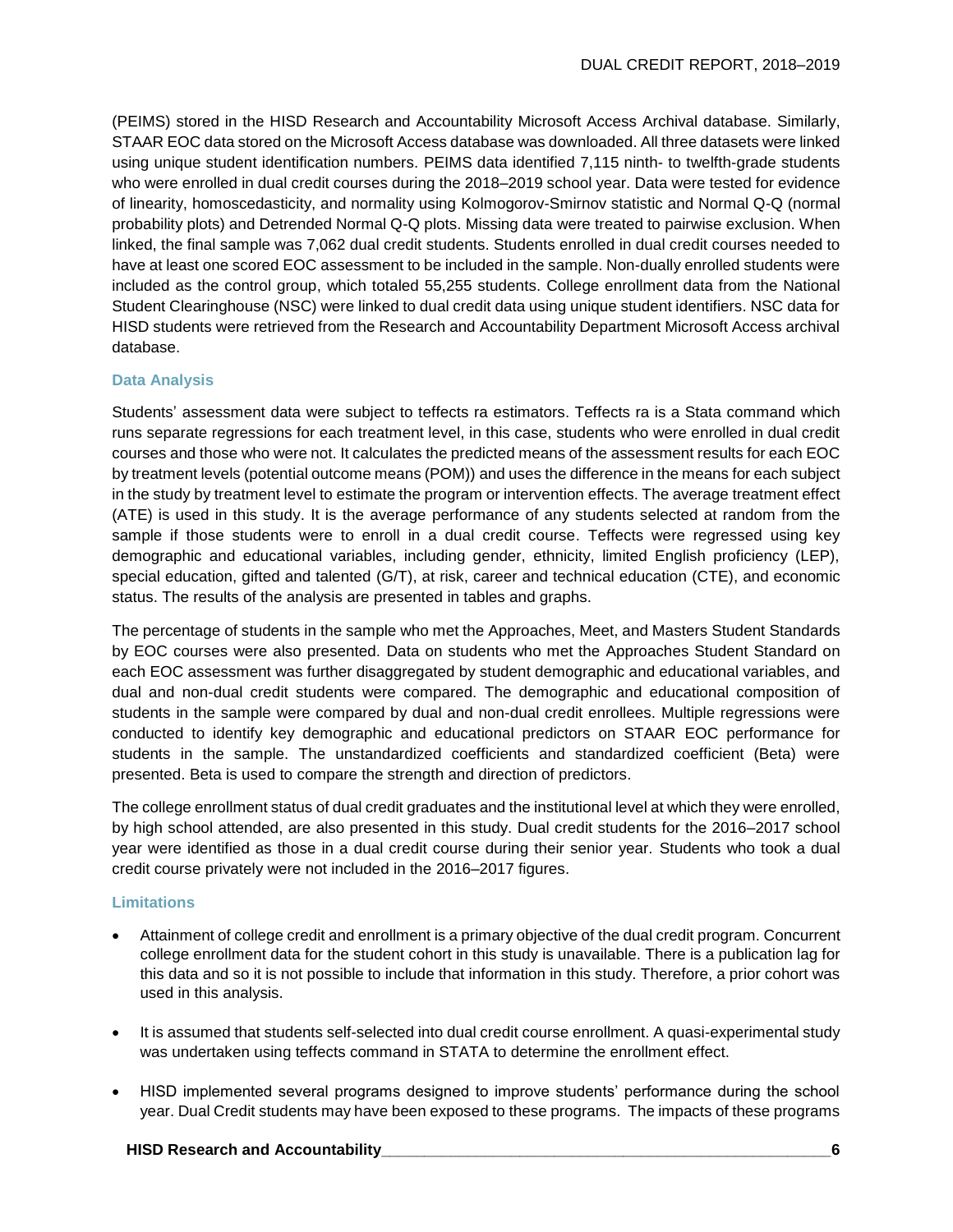were not controlled for in this study. Multiple regression was used to, however, determine the predictive power of dual credit enrollment on student performance.

#### **Results**

#### **What was the academic and demographic composition of dual-credit students in the study sample?**

**Figure 1** shows the composition of students in the dual-credit sample. The sample consisted of 7,062 dual credit students and 55,255 non-dual credit students.





Note: Fem = Female, Hisp. = Hispanic; G/T = gifted and talented; LEP = limited English proficiency; Special Ed = Special education; TE = Career & Technical Education.

Source: HISD Research and Accountability Chancery Ad hoc Microsoft Access archival databases.

- A higher percentage of female than male students were enrolled in the dual credit programs in HISD.
- There were higher percentages of Hispanic students in the dual credit group compared to students in the non-dual credit group (71 vs. 61.7%), but higher percentages of Asian (3.8 vs. 2.6%); Black (23.5 vs. 22.2%) and White (9.6 vs. 3.4%) students in the non-dual credit group.
- There were higher percentages of students identified as G/T (30.5 vs. 16.2%) and a lower percentage of student identified as LEP (4.4 vs. 20.2%), special ed. (1.3 vs. 7.4%), and at-risk (32.3 vs 61.3%) in the dual credit group compared to students in the non-dual credit group.
- A larger percentage of students enrolled in CTE courses (94.1%), compared to students who were not enrolled in CTE courses (5.9%), made up the dual-credit group.
- A larger percentage of economically-disadvantaged students in the dual credit group (81.8%), compared to similar students in the non-dual credit group (76.9%), comprised the sample.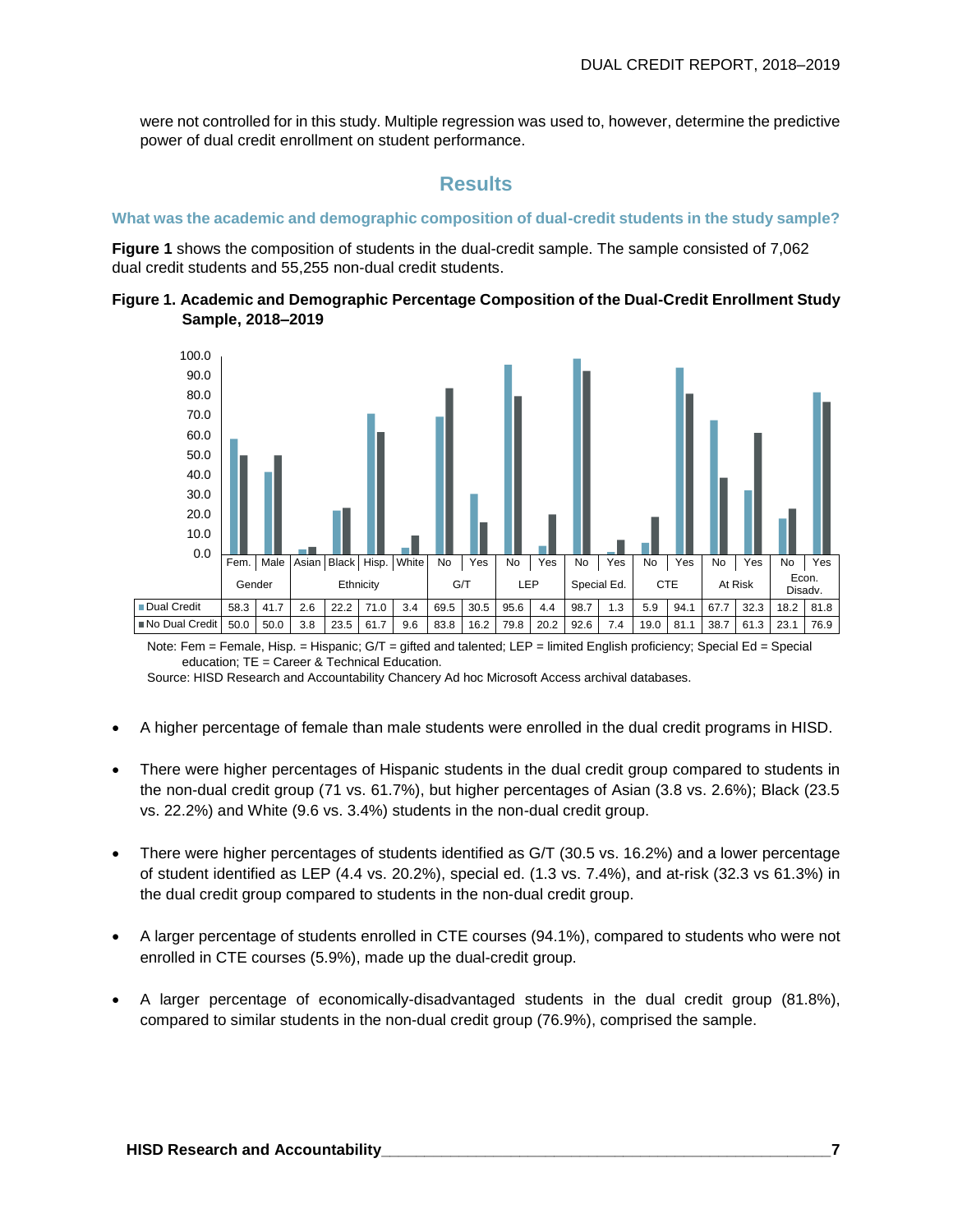**How did a sample of HISD students enrolled in dual credit courses perform on the 2019 STAAR EOC assessments relative to their peers who were not enrolled in dual-credit courses?**

**Figure 2** displays the proportion of dual credit students compared to non-dual credit students in the sample who met the Approaches, Meets, and Masters Student Standards on the 2019 STAAR EOC assessments.





Note: A1 = Algebra I; BI = Biology: E1 = English I; E2 = English II; and US = U.S. History STAAR regular, first-time testers, paper and online administration

Source: HISD Research and Accountability Department Microsoft Access archival database on STAAR EOC.

- A higher percentage of students in the sample who were enrolled in dual credit courses compared to students who were not enrolled in dual credit courses met the Approaches, Meets, and Masters Student Standards on the 2019 STAAR Algebra I, Biology, English I, English II, and U.S. History EOC assessments.
- The largest gap in performance at the Approaches Student Standard was with respect to the 2019 STAAR English I and English II EOC assessments (34.1 and 29.0 percentage points, respectively), in favor of students who were enrolled in dual credit courses during the 2018–2019 school year.
- Between 81.8 (Algebra I) and 93.3 (English I) percent of dual credit students met the Meets Student Standard on the 2019 STAAR EOC assessments. Between 44.0 (Algebra I) and 67.7 (US. History) percent of non-dual credit students met the same Standard.
- Up to 58.1 percent (U.S. History) of dual-credit students met the Masters Student Standard on the 2019 STAAR EOC assessments compared to 39.0 percent (U.S. History) for students who were not enrolled in dual credit courses.

**Table A1** (**Appendix A**, p. 14) displays the performance of students in the sample disaggregated by key demographic and educational variables, including gender, race and ethnicity, G/T, special education, LEP, career and technical education enrollment, at-risk, and economic status. The table shows the percentage of students in the sample (dual and non-dual credit enrollees) who met the Approaches Student Standard on the 2019 STAAR EOC assessments.

**HISD Research and Accountability\_\_\_\_\_\_\_\_\_\_\_\_\_\_\_\_\_\_\_\_\_\_\_\_\_\_\_\_\_\_\_\_\_\_\_\_\_\_\_\_\_\_\_\_\_\_\_\_\_\_\_\_8**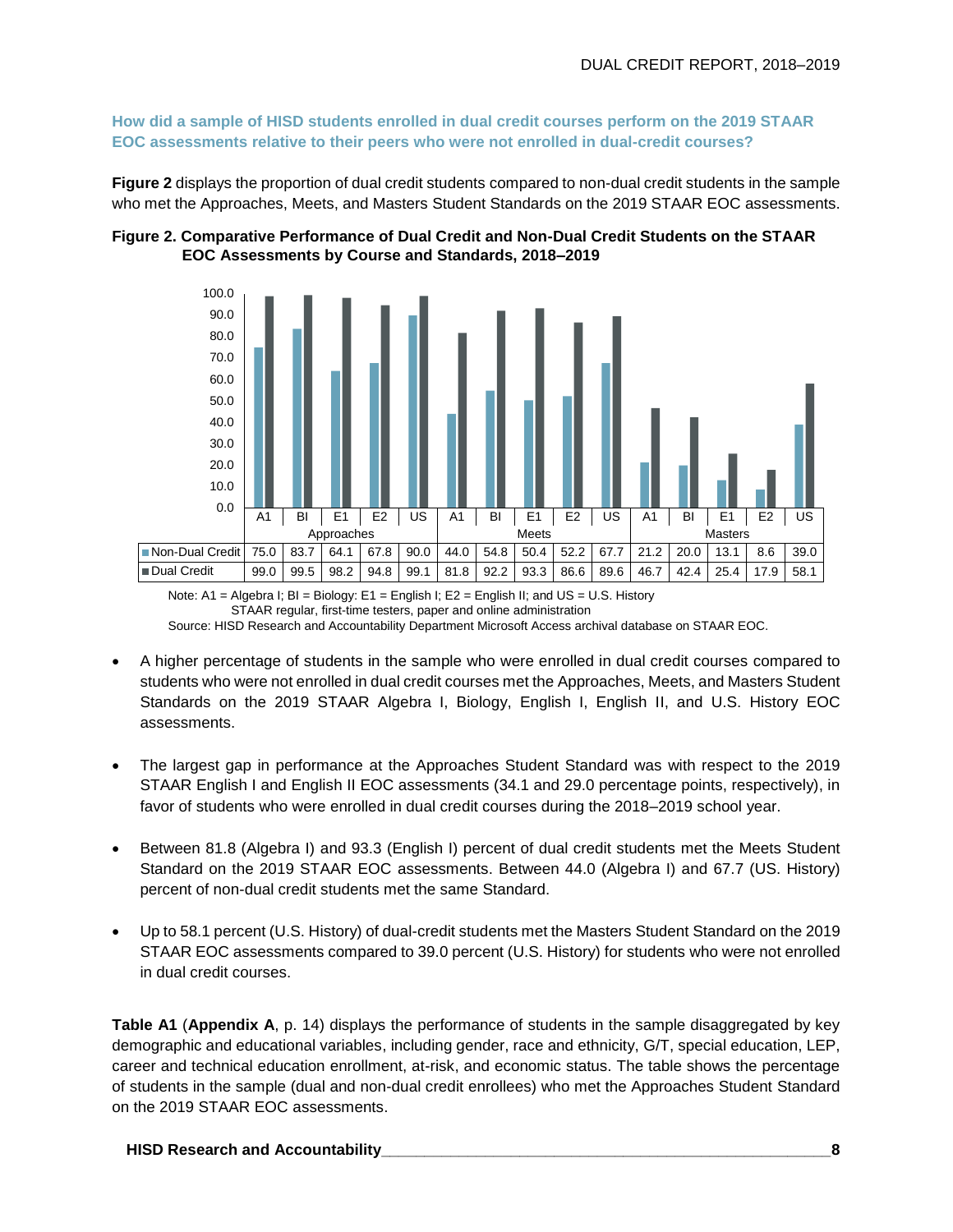- Higher percentages of dual credit students in all subgroups identified in this study, compared to their non-dual credit peers, met the Approaches Student Standard on the five 2019 STAAR EOC tests. Details are on Table A1 (Appendix A, p. 14).
- Higher percentages of female and male students in the dual credit group, compared to their counterparts in the non-dual credit group, met the Approaches Student Standard on the five 2019 STAAR EOC tests. Details are on Table A1 (Appendix A, p. 14).
- All White dual credit students (100%) met the Approaches Student Standard on all the 2019 STAAR EOC tests. All Asian dual credit students (100%) in the sample met the Approaches Student Standard on three 2019 STAAR EOC assessments, except U.S. History. All Black dual credit students (100%) in the study met the Approaches Student Standard in Algebra I. Details are on Table A1 (Appendix A, p. 14).
- A higher percentage of dual credit G/T students, compared to their non-dual credit counterparts, met the Approaches Student Standard on the five 2019 STAAR EOC tests. Similar relationships were observed for non-G/T students in the study. Details are on Table A1 (Appendix A, p. 14).
- The dual credit White–Black performance gaps at the Approaches Student Standard ranged from 0 percentage points for Algebra I to 7.9 percentage points for English II. The other gaps ranged from 1.4 (Biology) to 2.0 (U.S. History) percentage points.
- The dual credit White–Hispanic gaps in performance at the Approaches Student Standard ranged from 0.3 percentage points (Biology) to 4.9 percentage points (English II).

#### **What were the effects of the dual credit program on the 2019 STAAR EOC performance of student enrollees?**

**Tables B1** to **Table B5 (Appendix B,** pp. 15–16) show the effects of dual credit enrollment on students' STAAR Algebra I, Biology, English I, English II, and U.S. History EOC assessment results.

- Student enrollment in dual credit courses resulted in a 280.4 scale score points (ssp) increase in performance on the 2019 STAAR EOC Algebra I assessment, compared to the performance of students who were not enrolled in dual credit courses (POM = 3934.3). The difference was statistically significant z(9,455) = 7.2, *p<.001*. Details are on Table B1 (Appendix B, p. 15).
- Student enrollment in dual credit courses resulted in a 241.9 ssp increase in performance on the 2019 STAAR Biology EOC assessment, compared to the performance of students who were not enrolled in dual credit courses (POM = 4105.9). The difference was statistically significant,  $z(12,940) = 14.8$ , *p<.001*. Details are on **Table B2** (Appendix B, p. 15).
- Student enrollment in dual credit courses resulted in a 412.6 ssp increase in performance on the 2019 STAAR English I EOC assessment, compared to the performance of students who were not enrolled in dual credit courses (POM = 3990.0). The difference was statistically significant,  $z(12,715) = 21.6$ , *p<.001*. Details are on **Table B3** (Appendix B, p. 15).
- Student enrollment in dual credit courses resulted in a 268.8 ssp increase in performance on the 2019 STAAR English II EOC assessment, compared to the performance of students who were not enrolled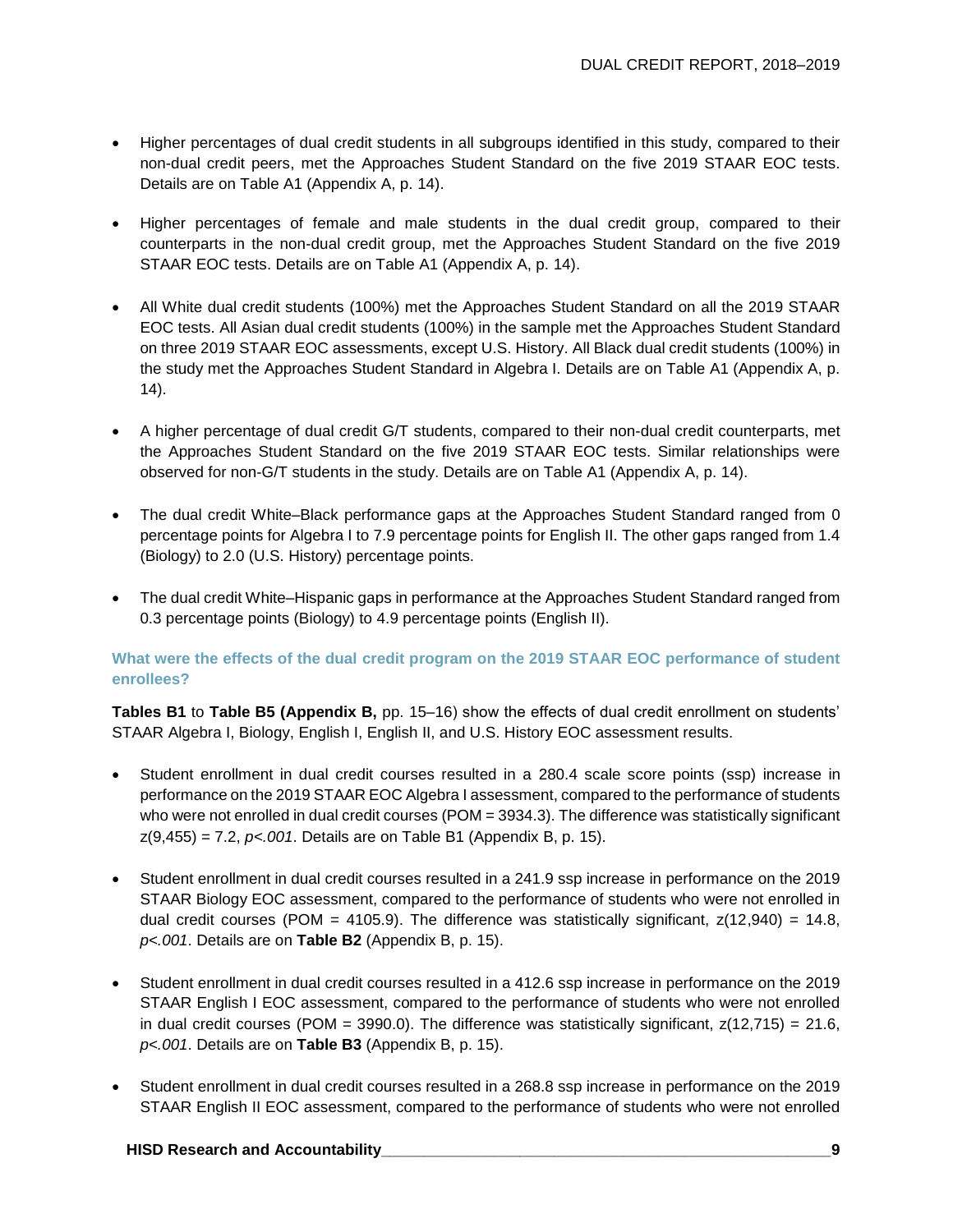in dual credit courses (POM = 4037.4). The difference was statistically significant,  $z(13,427) = 21.4$ , *p<.001*. Details are on **Table B4** (Appendix B, p. 16).

• Student enrollment in dual credit courses resulted in a 142.9 ssp increase in performance on the 2019 STAAR U.S. History assessment, compared to the performance of students who were not enrolled in dual credit courses (POM = 4304.3). The difference was statistically significant, z(13,775) = 13.2, *p< 001*. Details are on Table B5 (Appendix B, p. 16).

#### **What factors predicted the performance of HISD dual-credit students on the 2019 STAAR EOC assessments?**

**Table C1** to **Table C5** (**Appendix C**, pp. 17–19) display the performance predictors for students in the dual credit sample by STAAR EOC assessments using scale scores. Fourteen predictors (key demographic and educational variables) including dual credit enrollment, at-risk, special education, English learners, LEP, G/T, Career and Technical Education (CTE), economically disadvantaged, Asian, African American, Hispanic, White, Native Hawaiian/Pacific Islander, and American Indian/Alaskan Native were used as independent predictors in each model.

#### **Algebra I**

- The regression model predicted 23.6% ( $R^2 = 0.236$ ) of the variance in performance on the 2019 STAAR Algebra I EOC assessment in the dual credit sample. The constant or mean was 4144.17 ssp. The constant was statistically significant (*p<.001*). Details are on Table C1 (Appendix C, p. 17).
- Six of the variables in the model were statistically significant predictors of performance for students in the sample, including at risk (-0.272), special education, (-0.193), and G/T (0.169). Details are on Table C1 (Appendix C, p. 17).
- Enrollment in CTE (0.088) and dual credit (0.079) were smaller but statistically significant positive predators. Being Asian (0.076) was also a statistically significant positive predictor. Details are on Table C1 (Appendix C, p. 17).

#### **Biology**

- The regression model predicted 49.3% ( $R^2 = 0.493$ ) of the variance of performance on the 2019 STAAR Biology EOC assessment of students in the dual credit sample. The constant or mean was 4398.71 ssp. It was statistically significant (*p<.001*). Details are on **Table C2** (Appendix C, p. 17).
- Twelve of the fourteen variables were statistically significant predictors for performance on the STAAR Biology EOC assessment among students in the dual credit sample. The strongest predictors were at risk (-0.310), G/T (0.280), and special education (-0.138). Details are on Table C2 (Appendix C, p. 17).
- Dual credit (0.068) and CTE (0.041) enrollments and being White (0.054, *p<.05*) and Asian (0.094) were all statistically significant positive predictors of performance (*p<.001* unless stated otherwise) on the 2019 STAAR Biology EOC assessment among students in the dual credit sample. Details are on Table C2, (Appendix C, p. 17).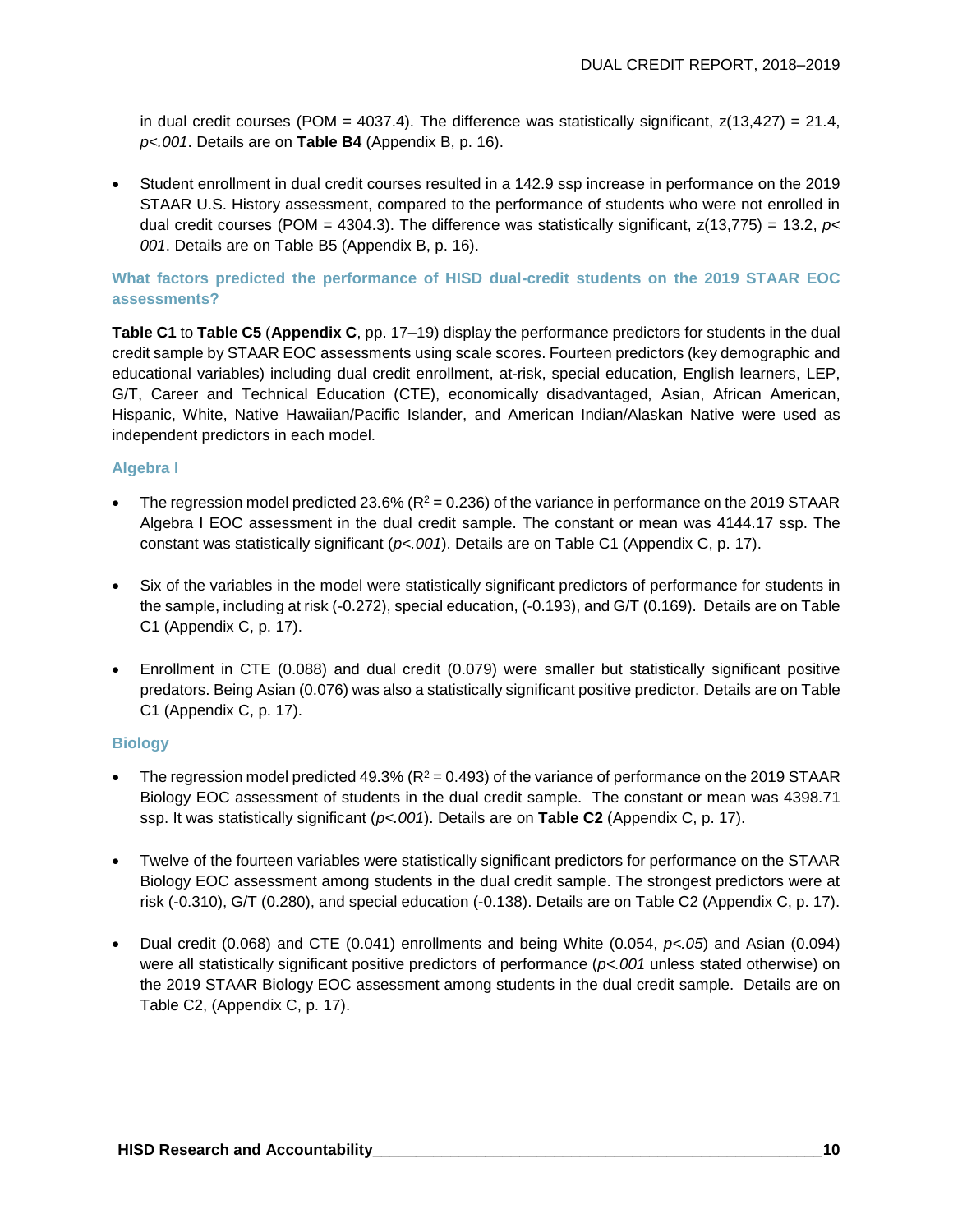#### **English I**

- Overall, the regression model predicted 56.4% ( $R^2$  = 0.564) of the variance in performance on the 2019 STAAR English I EOC assessment of students in the dual credit sample. The constant of 4364.69 ssp was statistically significant (*p<.001*). Details are on **Table C3** (Appendix C, p. 18).
- Twelve of the fourteen predictors were statistically significant at the p<.001 level. The strongest predictors on the 2019 STAAR English I EOC assessment was at risk (-.289), G/T (0.247), and special education (-0.179). Details are on Table C3 (Appendix C, p. 18).
- Dual credit enrollment (0.088) was also a statistically significant positive predictor of performance on the English I EOC assessment among students in the dual credit sample. Details are on Table C3 (Appendix C, p. 18).

#### **English II**

- The regression model predicted 55.6% ( $R^2 = 0.556$ ) of the variance in the performance on the 2019 STAAR English II EOC assessment among students in the dual-credit sample. The constant or mean was 4412.95 ssp, which was statistically significant (*p<.001*). Details are on **Table C4** (Appendix C, p.18).
- Eleven of the predictors were statistically significant (*p<.001*; *p<.05*). Three of these predictors were positive. The strongest predictors were at-risk (-0.296), G/T (0.259), and special education (-0.171). Details are on Table C4 (Appendix C, p. 18).
- In addition to G/T, dual credit enrollment (0.129) was a statistically significant positive predictors of performance on the 2019 STAAR English II EOC assessment among students in the dual credit sample (p<.001). Details are on Table C4 (Appendix C, p. 18).

#### **U.S. History**

- Overall, the regression model explained about 39.1% ( $R^2 = 0.391$ ) of the variance in the performance on the 2019 STAAR U.S. History EOC assessment of students in the dual credit sample. The constant or mean of 4583.53 ssp was statistically significant (*p<.001*). Details are on Table C5 (Appendix C, p. 19).
- Twelve of the fourteen variables in the regression model were statistically significant ( $p<.001$ ,  $p<.05$ ). The strongest predictors were G/T (0.227), at risk (-0.223), and LEP (-0.153). Details are on Table C5 (Appendix C, p. 19).
- Besides G/T, being White (0.083), Asian (0.066), and American Indian/Alaskan Native (0.052) were statistically significant positive predictors of performance among students in the sample. Details are on Table C5 (Appendix C, p.19).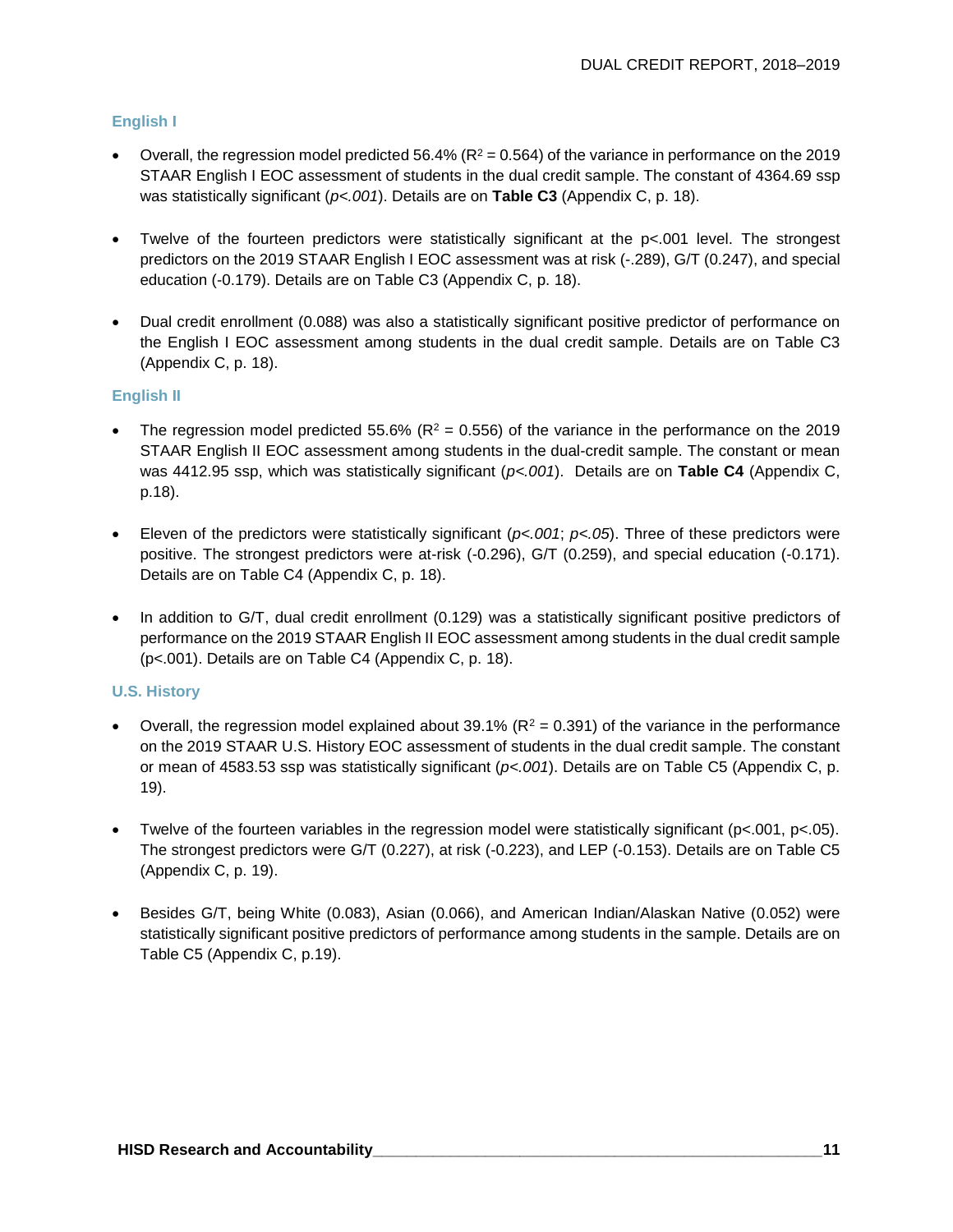#### **What was the college enrollment status of the Class of 2017 dual credit students?**

This section analyzed the college enrollment status and the institutional level at which dual credit students from who graduated during the 2016–2017 school year were enrolled by January 2018. Details are on **Table D1** to **Table D2** (**Appendix D**, p. 20–23).

- Of the 2016–2017 HISD graduates (10,561), about 90.5 percent were not enrolled in dual credit courses their senior year compared to 9.5 percent of students who were enrolled in dual credit courses as HISD seniors. Details are on Table D1 (Appendix D, p. 20).
- When matched to the NSC data, the results returned 1,004 dual credit students from the 2016–2017 graduates. Of these, 712 (70.9%) were enrolled in college by January 2018. Details are on **Table D1** (Appendix D, p. 21). This is much higher than the district's class of 2017 college enrollment rate of 56%, one year after graduation from high school or the 53.1 percent college enrollment rate for students who did not take a dual credit course in their senior year.
- Overall, among the 712 dual credit students from the who graduated in 2016–2017 and who were enrolled in college, 30.5 percent were enrolled in 2-year institutions compared to 69.5 percent for 4 year institutions. Details are on Table D2 (Appendix D, p. 22). In comparison, 42.7 percent of district graduates who enrolled in college were enrolled in 2-year institutions, while only 57.3 per were enrolled in 4-year institutions.

## **Discussion**

The purpose of this evaluation was to determine the effect of dual credit enrollment on the academic performance of students on the 2019 STAAR Algebra I, Biology, English I, English II, and U.S. History EOC assessments. Students' scale scores for each EOC assessment results were subjected to treatment effects with regression adjustments. The results showed that compared to their peers who were not enrolled in any dual credit courses, students who were enrolled in dual credit courses scored between 142 and 412 scale score points more on the STAAR Algebra I, Biology, English I, English II, and U.S. History EOC assessments. U.S. History had the least effect and English I had the largest effect. Most of the dual credit students in the sample were female, economically disadvantaged, or Hispanic or enrolled in CTE courses compared to their peers who were not enrolled in any dual credit courses, however almost twice as many dual credit students compared to their non-dual peers were identified as G/T.

Regression analyses also demonstrated that dual credit enrollment was a statistically significant positive predictor of student performance on the 2019 STAAR EOC assessments. Each model explained between 23.6 percent and 56.4 percent of the variance in the students' average scores with Algebra I being the lowest and English I being the highest.

Larger percentages of dual credit students (94.8 – 99.5%) met the Approaches Student Standard on the 2019 STAAR EOC assessments compared to their non-dual credit peers (64.1 – 90.0%). Similar outcome patterns were observed for Meets Student Standard (81.8 – 93.3% vs. 44.0 – 67.7%) and Masters Student Standard (17.9 – 58.1% vs. 8.6 – 39.0%). This is consistent with the research on student performance and dual credit enrollment, which has been explained in part by the rigor and academic demands of the courses, and possibly, by students' academic motivation and persistence. When disaggregated by key demographic and educational variables, dual credit student groups outperformed their non-dual credit peers at the Approaches Student Standard on the five 2019 STAAR EOC assessments.

The White–Black and White–Hispanic gaps in performance for EOC courses, except English II, were 2.0 percentage points or lower. The White–Black performance of students who met the Approaches Student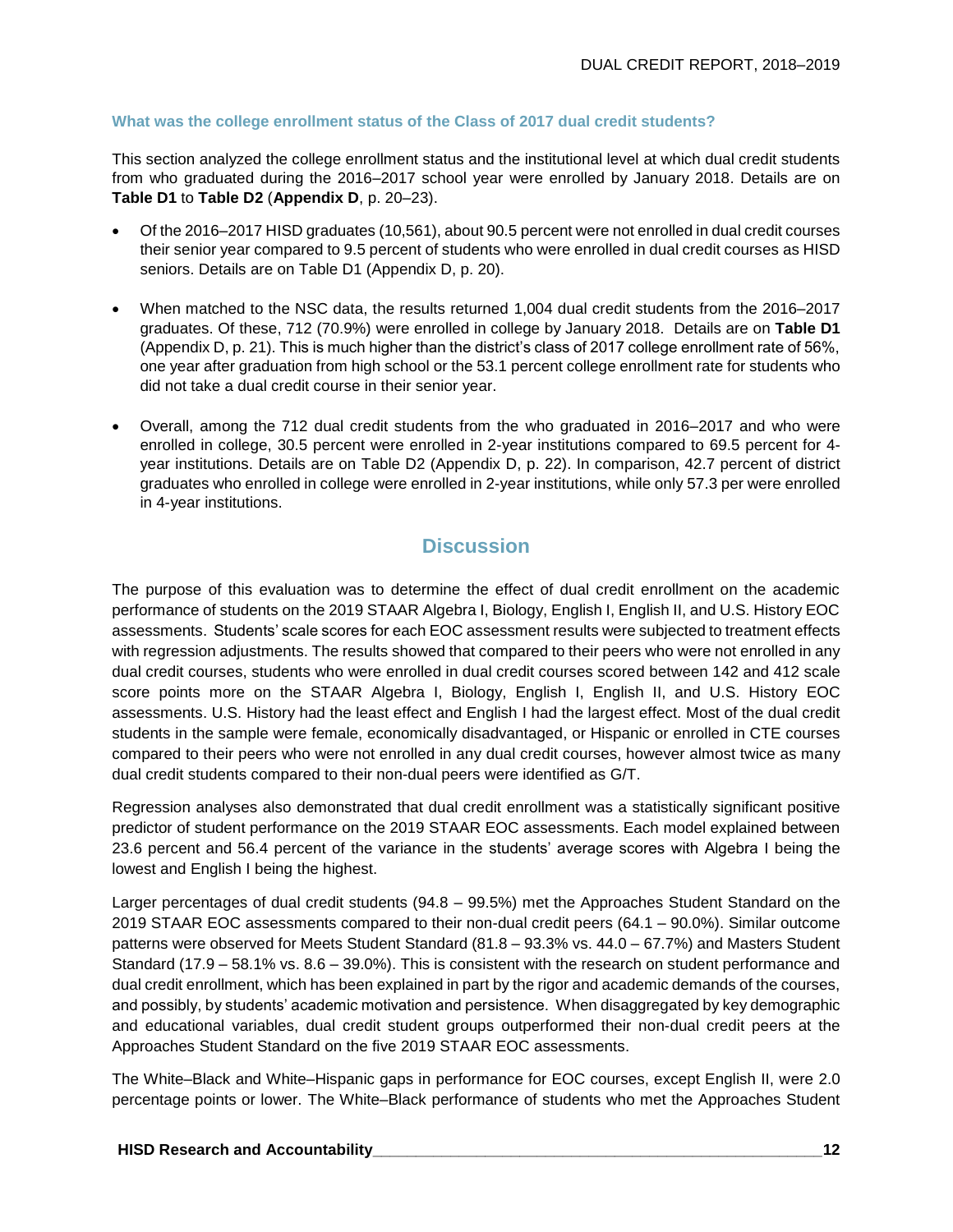Standard ranged from zero percentage points for Algebra I to 7.9 percentage points for English II, with all other gaps being 2.0 percentage points or less. Similarly, the White–Hispanic gaps ranged from 0.3 percentage points for Biology to 4.9 percentage points for English II. All other course gaps were 2.0 percentage points or less. The gaps among similar non-dual credit student racial or ethnic groups in the sample were substantially larger.

The consistency in the evaluation results confirm the positive impact of dual credit enrollment on student performance in HISD students. Dual credit enrollment has value for increasing HISD student performance on STAAR EOC assessments and it should continue to be an option available to HISD students. State legislation makes provision for that option. Previous district evaluations found similar value. Research has also identified dual credit enrollments as effective programs for increasing college enrollment, college credits, and time-to-college completion. The potential for college cost reduction is also expected.

#### **References**

- Giani, M., Alexander, C., & Reyes, P. (2014). Exploring variations in the impact of dual credit coursework on postsecondary outcomes: A quasi-experimental analysis of Texas students. *High School Journal 97(4)*, 200–218.
- Haskell, R. E. (2016). Effects of dual credit enrollment and early college high school on Utah public education. *Applied Economics and Finance 3(2)*, 54–72, doi: 10.11114/aef.v3i2.1323.
- HISD Research & Accountability. (2017). *Dual Credit: Student enrollment, performance, and experiences in the Houston Independent School District, 2016–2017.* Houston, TX: Houston ISD.
- HISD Research & Accountability. (2018). *Dual Credit report: Student enrollment, performance, and program effects, 2017–2018.* Houston, TX: Houston ISD.
- Houston ISD. (2018). *Houston Independent School District School Guidelines, 2018–2019.* Houston, TX: Author.
- Kim, J., Kirby, C., & Bragg, D. D. (2006). *Dual Credit: Then and now.* Champaign, IL: Office of Community College Research and Leadership, College of Education, University of Illiinois at Urbana-Champaign.
- Leonard-Foot, S., & Lumadue, R. (2014). The prior accumulation of dual-credit enrollment hours as a measure of first year persistence at a 4-year college. *International Journal of Education 2(1)*, 1–10.
- Mansell, N., & Justice, M. (2014). Learning from the past: Dual credit. *Administrative Issues Journal 1(4)*, Retreived from https://dc.swosu.edu/aij/vpl4/iss1/6.
- Skelly, A. C., Dettori, J. R., & Brodt, E. D. (2012). Assessing bias: The importance of considering confounding. *Evidence-Based Spine-Care Journal*, 9–12, doi: 10.1055/s-0031-1298595.
- Struhl, B., & Vargas, J. (2012). *Taking college courses in high school: A strategy for college readiness.* Jobs for the Future.
- Texas Education Code, 5 (H.B. 1) § 28.009 (2006 & Amend. 2007, 2009, 2011, 2013, 2015, 2017). Retrieved from<https://statutes.capitol.texas.gov/Docs/SDocs/EDUCATIONCODE.pdf>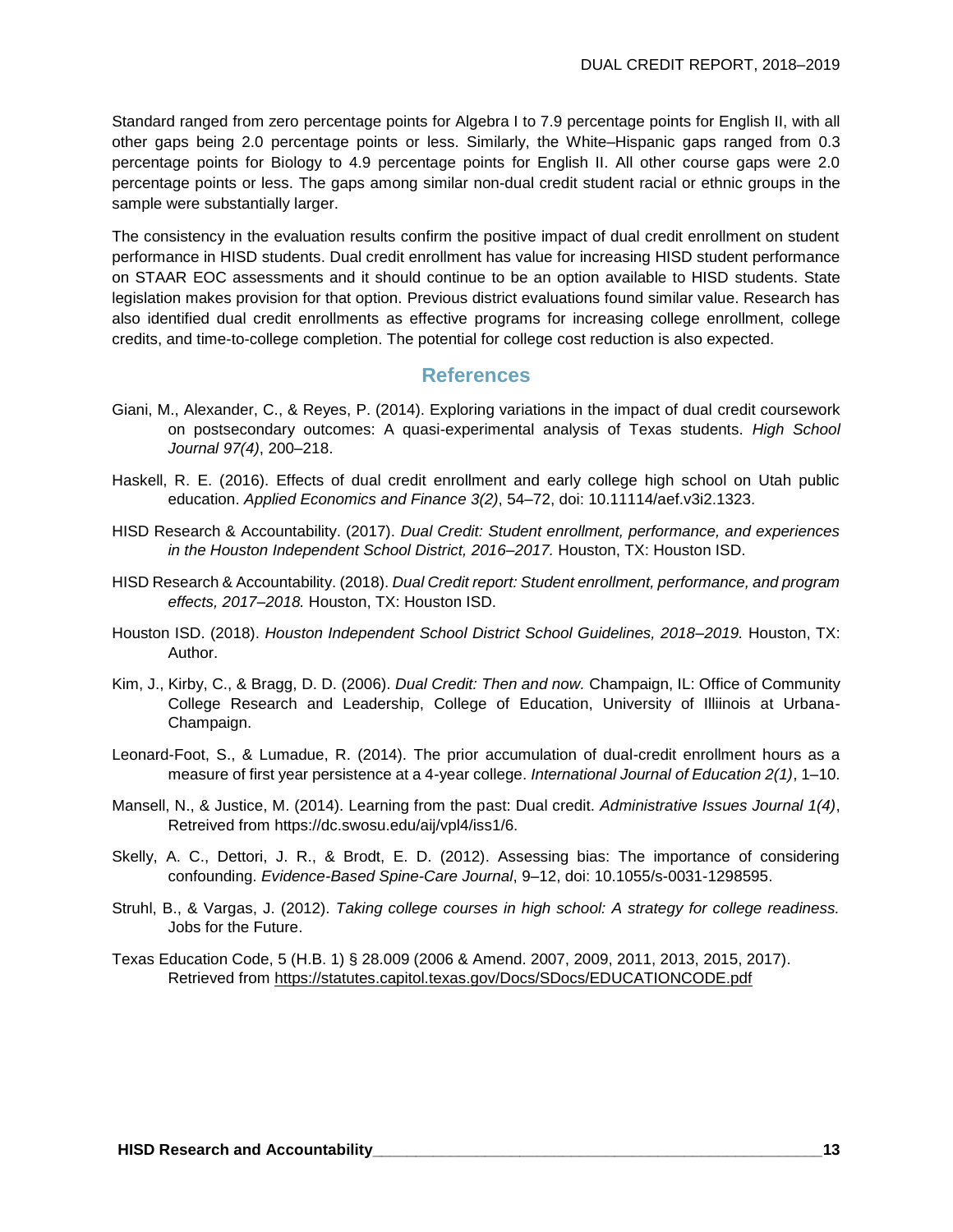|                      | Table A1. Disaggregated Percentage of Students in the Dual Credit Sample Who Met the Approaches Student Standard by STAAR EOC<br><b>Assessments, 2018-2019</b> |                        |              |                    |                |                        |              |                    |              |                        |            |                    |              |                        |              |                    |           |                    |              |                    |           |
|----------------------|----------------------------------------------------------------------------------------------------------------------------------------------------------------|------------------------|--------------|--------------------|----------------|------------------------|--------------|--------------------|--------------|------------------------|------------|--------------------|--------------|------------------------|--------------|--------------------|-----------|--------------------|--------------|--------------------|-----------|
|                      |                                                                                                                                                                |                        | Algebra I    |                    | <b>Biology</b> |                        |              | English I          |              |                        | English II |                    |              | U.S. History           |              |                    |           |                    |              |                    |           |
| Variable             |                                                                                                                                                                | <b>Non-Dual Credit</b> |              | <b>Dual Credit</b> |                | <b>Non-Dual Credit</b> |              | <b>Dual Credit</b> |              | <b>Non-Dual Credit</b> |            | <b>Dual Credit</b> |              | <b>Non-Dual Credit</b> |              | <b>Dual Credit</b> |           | Non-Dual<br>Credit |              | <b>Dual Credit</b> |           |
|                      |                                                                                                                                                                | N Test.                | $\%$<br>App. | N Test.            | $\%$<br>App.   | N Test.                | $\%$<br>App. | N Test.            | $\%$<br>App. | N<br>Tested            | %<br>App.  | N<br>Test<br>ed    | $\%$<br>App. | N<br>Tested            | $\%$<br>App. | N<br><b>Tested</b> | %<br>App. | N<br><b>Tested</b> | $\%$<br>App. | N<br><b>Tested</b> | %<br>App. |
| Female               |                                                                                                                                                                | 4,540                  | 80.5         | 180                | 100.0          | 6.189                  | 87.0         | 358                | 99.4         | 6,069                  | 71.2       | 340                | 98.8         | 5,849                  | 74.0         | 1,077              | 96.9      | 4,998              | 91.2         | 2,164              | 99.1      |
| Male                 |                                                                                                                                                                | 4,625                  | 69.5         | 111                | 97.3           | 6,176                  | 80.4         | 218                | 99.5         | 4,912                  | 57.0       | 215                | 97.2         | 5,821                  | 61.5         | 681                | 91.3      | 4,912              | 88.7         | 1,718              | 99.0      |
|                      | Asian                                                                                                                                                          | 163                    | 88.3         | $\overline{1}$     | $\star$        | 484                    | 95.5         | 9                  | 100.0        | 511                    | 89.6       | 6                  | 100.0        | 491                    | 88.0         | 42                 | 100.0     | 443                | 93.9         | 124                | 98.4      |
| Ethnicity            | Black                                                                                                                                                          | 2,448                  | 76.0         | 93                 | 100.0          | 2,877                  | 83.3         | 148                | 98.6         | 2,842                  | 59.6       | 129                | 98.4         | 2,613                  | 64.2         | 382                | 92.1      | 2,209              | 90.4         | 814                | 98.0      |
|                      | Hisp.                                                                                                                                                          | 5,804                  | 73.6         | 186                | 98.4           | 7,662                  | 81.3         | 391                | 99.7         | 7,458                  | 59.9       | 394                | 98.0         | 7,187                  | 64.0         | 1,272              | 95.1      | 5,974              | 88.3         | 2,771              | 99.3      |
|                      | White                                                                                                                                                          | 636                    | 79.1         | $\overline{7}$     | 100.0          | 1,152                  | 93.8         | 19                 | 100.0        | 1,167                  | 88.0       | 18                 | 100.0        | 1,221                  | 87.0         | 47                 | 100.0     | 1,119              | 96.1         | 152                | 100.0     |
| G/T                  | No                                                                                                                                                             | 8,520                  | 73.3         | 236                | 98.7           | 10145                  | 80.3         | 381                | 99.2         | 9,879                  | 56.6       | 354                | 97.7         | 9,598                  | 61.4         | 1,190              | 92.4      | 8,155              | 87.9         | 2,745              | 98.7      |
|                      | Yes                                                                                                                                                            | 645                    | 96.6         | 55                 | 100.0          | 2220                   | 99.1         | 195                | 100.0        | 2.282                  | 96.5       | 201                | 99.0         | 2,072                  | 97.1         | 568                | 99.8      | 1.739              | 99.7         | 1,137              | 100.0     |
| At-Risk              | No                                                                                                                                                             | 2,632                  | 91.9         | 182                | 100.0          | 4,961                  | 97.9         | 376                | 100.0        | 4,850                  | 93.4       | 370                | 99.5         | 4,813                  | 95.0         | 1,153              | 99.6      | 4,138              | 99.4         | 2,700              | 100.0     |
|                      | Yes                                                                                                                                                            | 6,533                  | 68.1         | 109                | 97.2           | 7,404                  | 74.1         | 200                | 98.5         | 7,311                  | 44.7       | 185                | 95.7         | 6,857                  | 48.6         | 605                | 85.6      | 5,756              | 83.2         | 1,182              | 97.0      |
| Special<br>Education | <b>No</b>                                                                                                                                                      | 8,329                  | 78.4         | 290                | 99.0           | 11,502                 | 85.9         | 570                | 99.6         | 11,275                 | 67.8       | 554                | 98.2         | 10,857                 | 71.2         | 1,726              | 95.4      | 9,199              | 92.3         | 3,833              | 99.3      |
|                      | Yes                                                                                                                                                            | 836                    | 40.4         | $\mathbf{1}$       | $\star$        | 863                    | 53.8         | 6                  | 83.3         | 886                    | 16.6       | $\mathbf{1}$       | $\star$      | 813                    | 21.6         | 32                 | 59.4      | 695                | 60.0         | 49                 | 79.6      |
| <b>LEP</b>           | No                                                                                                                                                             | 6,827                  | 79.3         | 268                | 99.3           | 9,755                  | 90.2         | 536                | 99.6         | 9,605                  | 75.6       | 517                | 98.6         | 9,621                  | 77.8         | 1,677              | 95.9      | 8,271              | 94.3         | 3,755              | 99.1      |
|                      | Yes                                                                                                                                                            | 2,338                  | 62.1         | 23                 | 95.7           | 2,610                  | 59.5         | 40                 | 97.5         | 2,556                  | 21.0       | 38                 | 92.1         | 2,049                  | 20.4         | 81                 | 71.6      | 1,623              | 68.1         | 127                | 96.1      |
| Econ<br>Disadv.      | <b>No</b>                                                                                                                                                      | 1.629                  | 80.7         | 58                 | 100.0          | 2.832                  | 93.2         | 112                | 100.0        | 2.838                  | 84.2       | 115                | 100.0        | 2,852                  | 85.3         | 294                | 97.6      | 2.600              | 95.5         | 704                | 98.4      |
|                      | Yes                                                                                                                                                            | 7,536                  | 73.7         | 223                | 98.7           | 9,533                  | 80.9         | 464                | 99.4         | 9,323                  | 58.0       | 440                | 98.2         | 8,818                  | 62.1         | 1,464              | 94.2      | 7,294              | 88.0         | 3,178              | 99.2      |
| <b>CTE</b>           | No                                                                                                                                                             | 1,867                  | 67.5         | 20                 | 100.0          | 2,651                  | 81.1         | 44                 | 100.0        | 2,671                  | 66.9       | 42                 | 100.0        | 1,903                  | 72.7         | 161                | 98.1      | 1,378              | 89.7         | 149                | 97.3      |
|                      | Yes                                                                                                                                                            | 7.298                  | 76.8         | 271                | 98.9           | 9,714                  | 84.4         | 533                | 99.4         | 9.490                  | 63.3       | 513                | 98.1         | 9,767                  | 66.8         | 1,597              | 94.4      | 8516               | 90.0         | 3,733              | 99.1      |

## **Appendix A**

Note: \* = < 5 students; Hisp. = Hispanic; G/T = gifted and talented; LEP = limited English proficiency; Econ Disadv. = economically disadvantaged; CTE = career and technical education

Shaded blue = Groups with comparatively higher percentages of students who met the Approaches Student standard.

STAAR EOC regular and first-time testers.

CTE included students enrolled in coherent sequence of course and students enrolled in a non-coherent sequence of courses

Source: Chancery Ad hoc downloaded 11/15/2018; Research and Accountability Microsoft Access Archival database-STAAR EOC.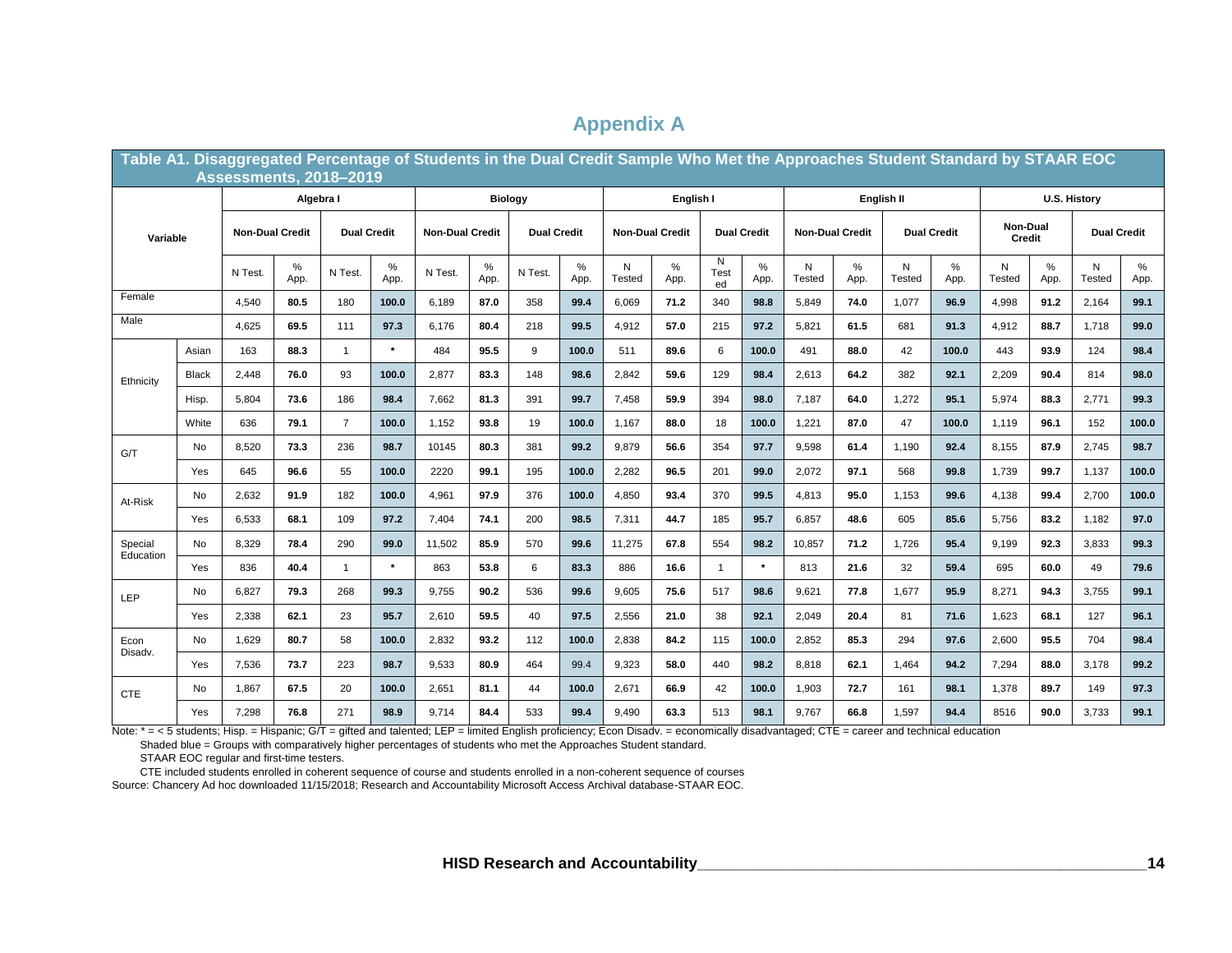## **Appendix B**

| Table B1. Effect of Dual Credit Enrollment on STAAR Algebra I End-of-Course Assessment<br><b>Results, 2019</b> |                    |                            |       |       |                      |  |  |  |  |  |
|----------------------------------------------------------------------------------------------------------------|--------------------|----------------------------|-------|-------|----------------------|--|--|--|--|--|
| <b>Scale Score</b>                                                                                             | <b>Coefficient</b> | <b>Robust</b><br>Std. Err. | z     | P > z | [95% Conf. Interval] |  |  |  |  |  |
| $n = 9,456$                                                                                                    |                    |                            |       |       |                      |  |  |  |  |  |
| <b>Average Treatment Effect</b>                                                                                |                    |                            |       |       |                      |  |  |  |  |  |
| <b>Dual Credit</b>                                                                                             |                    |                            |       |       |                      |  |  |  |  |  |
| (1 vs 0)                                                                                                       | 280.4              | 38.9                       | 7.2   | 0.000 | [204.16, 356.59]     |  |  |  |  |  |
| Potential Outcome Mean                                                                                         |                    |                            |       |       |                      |  |  |  |  |  |
| Non-Dual Credit                                                                                                |                    |                            |       |       |                      |  |  |  |  |  |
| 0                                                                                                              | 3934.3             | 5.5                        | 721.6 | 0.000 | [3923.59, 3944.96]   |  |  |  |  |  |

Note: Grade Level Student standards: Approaches = 3550–3961, (2012–2015) = 3500–3525; Meets = 4000–4288; Masters = 4333–6181

| Table B2. Effect of Dual Credit Enrollment on STAAR Biology End-of-Course Assessment<br><b>Results, 2019</b> |                    |                            |       |       |                      |  |  |  |
|--------------------------------------------------------------------------------------------------------------|--------------------|----------------------------|-------|-------|----------------------|--|--|--|
| <b>Scale Score</b>                                                                                           | <b>Coefficient</b> | <b>Robust</b><br>Std. Err. | z     | P > z | [95% Conf. Interval] |  |  |  |
| $n = 12,941$                                                                                                 |                    |                            |       |       |                      |  |  |  |
| <b>Average Treatment Effect</b>                                                                              |                    |                            |       |       |                      |  |  |  |
| Dual Credit                                                                                                  |                    |                            |       |       |                      |  |  |  |
| (1 vs 0)                                                                                                     | 241.9              | 16.32                      | 14.8  | 0.000 | [209.87, 273.86]     |  |  |  |
| Potential Outcome Mean                                                                                       |                    |                            |       |       |                      |  |  |  |
| Non-Dual Credit                                                                                              |                    |                            |       |       |                      |  |  |  |
| 0                                                                                                            | 4105.9             | 5.08                       | 808.6 | 0.000 | [4095.91, 4115.81]   |  |  |  |

Note: Grade Level Student standards: Approaches = 3550–3966, (2012-2015) = 3500; Meets = 4000–4495; Masters = 4576–6229

| Table B3. Effect of Dual Credit Enrollment on STAAR English I End-of-Course Assessment<br><b>Results, 2019</b> |                            |       |       |                                                                                                                             |  |  |  |  |  |
|----------------------------------------------------------------------------------------------------------------|----------------------------|-------|-------|-----------------------------------------------------------------------------------------------------------------------------|--|--|--|--|--|
| <b>Coefficient</b>                                                                                             | <b>Robust</b><br>Std. Err. | z     | P > z | [95% Conf. Interval]                                                                                                        |  |  |  |  |  |
|                                                                                                                |                            |       |       |                                                                                                                             |  |  |  |  |  |
|                                                                                                                |                            |       |       |                                                                                                                             |  |  |  |  |  |
|                                                                                                                |                            |       |       |                                                                                                                             |  |  |  |  |  |
| 412.6                                                                                                          | 19.10                      | 21.6  | 0.000 | [375.20, 450.05]                                                                                                            |  |  |  |  |  |
|                                                                                                                |                            |       |       |                                                                                                                             |  |  |  |  |  |
|                                                                                                                |                            |       |       |                                                                                                                             |  |  |  |  |  |
| 3990.0                                                                                                         | 5.36                       | 744.1 | 0.000 | [3979.45, 4000.47]                                                                                                          |  |  |  |  |  |
|                                                                                                                |                            |       |       | Note: Crade Lavel Student standarda: Annreaches - 2775, 2405, (2012, 2015) - 2750: Meets - 4000, 4602: Meetsre - 4601, 6267 |  |  |  |  |  |

Note: Grade Level Student standards: Approaches = 3775–3495, (2012–2015) = 3750; Meets = 4000–4603; Masters = 4691–6367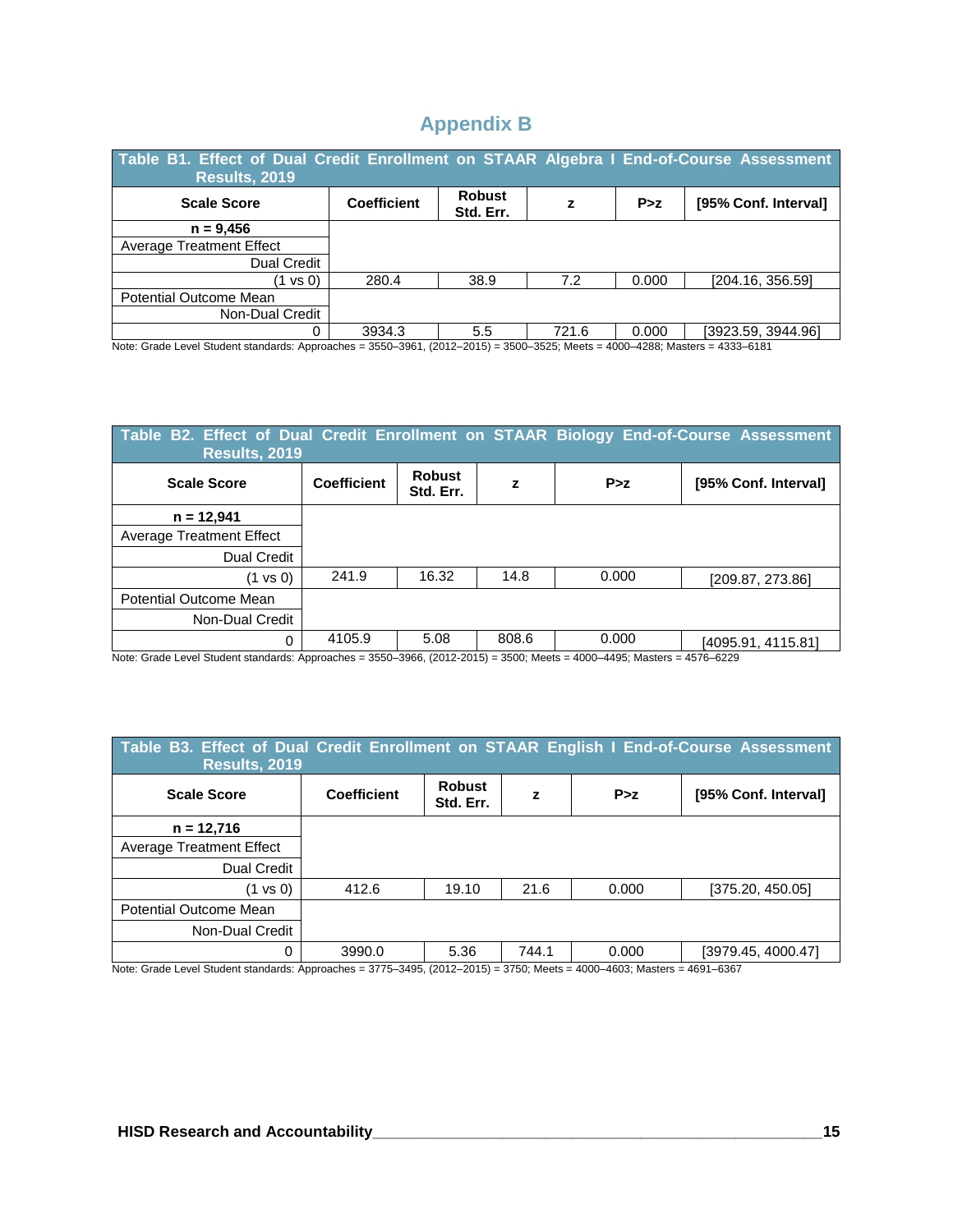| Table B4. Effect of Dual Credit Enrollment on STAAR English II End-of-Course Assessment<br><b>Results, 2019</b> |                    |                            |       |       |                      |  |  |  |  |  |
|-----------------------------------------------------------------------------------------------------------------|--------------------|----------------------------|-------|-------|----------------------|--|--|--|--|--|
| <b>Scale Score</b>                                                                                              | <b>Coefficient</b> | <b>Robust</b><br>Std. Err. | z     | P > z | [95% Conf. Interval] |  |  |  |  |  |
| $n = 13,428$                                                                                                    |                    |                            |       |       |                      |  |  |  |  |  |
| <b>Average Treatment Effect</b>                                                                                 |                    |                            |       |       |                      |  |  |  |  |  |
| Dual Credit                                                                                                     |                    |                            |       |       |                      |  |  |  |  |  |
| $(1 \text{ vs } 0)$                                                                                             | 268.8              | 12.6                       | 21.4  | 0.000 | [244.12, 293.42]     |  |  |  |  |  |
| Potential Outcome Mean                                                                                          |                    |                            |       |       |                      |  |  |  |  |  |
| Non-Dual Credit                                                                                                 |                    |                            |       |       |                      |  |  |  |  |  |
| 0                                                                                                               | 4037.4             | 5.1                        | 793.9 | 0.000 | [4027.39, 4047.33]   |  |  |  |  |  |

Note: Grade Level Student standards: Approaches = 3775–3966, (2012–2015) = 3750; Meets= 4000–4730; Masters = 4831–6416

| Table B5. Effect of Dual Credit Enrollment on STAAR U.S. History End-of-Course Assessment<br><b>Results, 2019</b> |             |                            |       |       |                      |  |  |  |  |  |
|-------------------------------------------------------------------------------------------------------------------|-------------|----------------------------|-------|-------|----------------------|--|--|--|--|--|
| <b>Scale Score</b>                                                                                                | Coefficient | <b>Robust</b><br>Std. Err. | z     | P > z | [95% Conf. Interval] |  |  |  |  |  |
| $n = 13,776$                                                                                                      |             |                            |       |       |                      |  |  |  |  |  |
| <b>Average Treatment Effect</b>                                                                                   |             |                            |       |       |                      |  |  |  |  |  |
| <b>Dual Credit</b>                                                                                                |             |                            |       |       |                      |  |  |  |  |  |
| (1 vs 0)                                                                                                          | 142.9       | 10.9                       | 13.2  | 0.000 | [121.63, 164.17]     |  |  |  |  |  |
| Potential Outcome Mean                                                                                            |             |                            |       |       |                      |  |  |  |  |  |
| Non-Dual Credit                                                                                                   |             |                            |       |       |                      |  |  |  |  |  |
| 0                                                                                                                 | 4304.3      | 5.4                        | 804.4 | 0.000 | [4293.76, 4314.74]   |  |  |  |  |  |

Note: Grade Level Student standards: Approaches = 3550–3980, (2012–2015) = 3500; Meets= 4000–4375; Masters = 4440–6609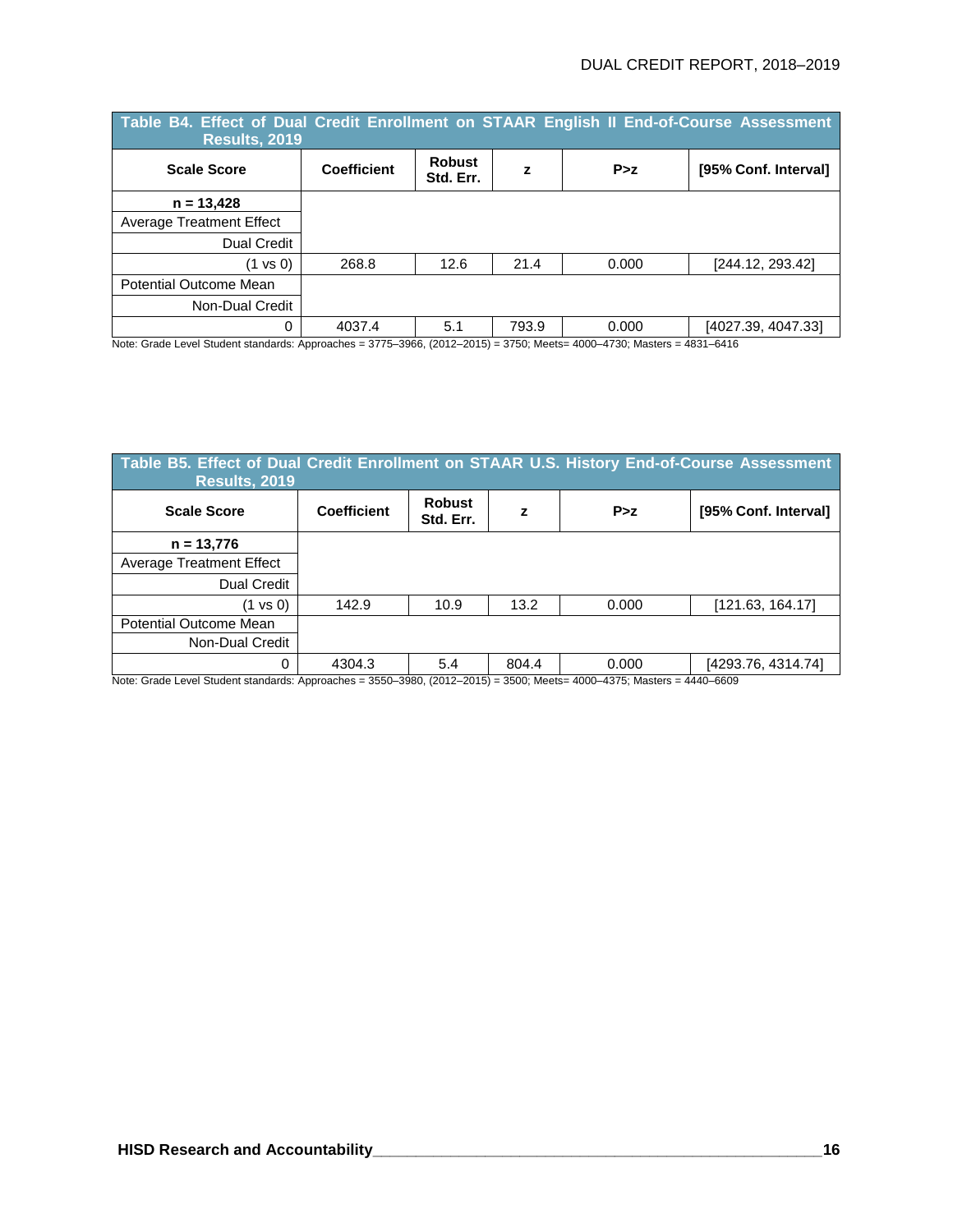| Table C1. Predictors of Performance on the STAAR Algebra I End-of-Course Assessment, 2019 |                    |             |                      |
|-------------------------------------------------------------------------------------------|--------------------|-------------|----------------------|
| <b>Predictor</b>                                                                          | <b>Coefficient</b> | <b>Beta</b> | [95% Conf. Interval] |
| Constant                                                                                  | 4144.17**          | ٠           | [4078.43, 4209.91]   |
| African American                                                                          | $-96.41$           | $-0.083$    | $[-157.87, -34.95]$  |
| Hispanic                                                                                  | $-11.03$           | $-0.010$    | [-46.76, 24.70]      |
| White                                                                                     | $-60.39$           | $-0.057$    | $[-115.04, -5.74]$   |
| Asian                                                                                     | 280.87**           | $0.076**$   | [197.13, 364.62]     |
| Native Hawaiian/Pacific Islander                                                          | $-136.93$          | $-0.019$    | [-268.45, -5.42]     |
| American Indian/Alaskan Native                                                            | $-40.51$           | $-0.031$    | $[-95.66, 14.64]$    |
| At Risk                                                                                   | $-312.37**$        | $-0.272**$  | $[-335.55, -289.19]$ |
| Special Education                                                                         | $-357.04**$        | $-0.193**$  | $[-390.31, -323.78]$ |
| <b>English Learners</b>                                                                   | $-106.27$          | $-0.085$    | $[-180.74, -31.79]$  |
| Limited English Proficiency                                                               | 3.66               | 0.003       | $[-70.08, 77.40]$    |
| Gifted and Talented                                                                       | 339.76**           | $0.169**$   | [302.83, 376.68]     |
| Career and Technical Education                                                            | 116.43**           | $0.088**$   | [92.68, 140.18]      |
| Economically-Disadvantaged                                                                | 18.95              | 0.014       | $[-7.34, 45.24]$     |
| <b>Dual-Credit Enrollment</b>                                                             | 241.00**           | $0.079**$   | [186.61, 295.38]     |
| F                                                                                         | 209.22**           |             |                      |
| $R^2$                                                                                     | 0.236              |             |                      |

## **Appendix C**

Note: N = 9445; First-time testers, STAAR regular

Sources: Chancery Ad hoc downloaded 11/15/2018, HISD Research & Accountability Microsoft Access data achieve  $*p < .05; **p < .001$ 

| Table C2. Predictors of Performance on the STAAR Biology End-of-Course Assessment, 2019 |                    |             |                      |
|-----------------------------------------------------------------------------------------|--------------------|-------------|----------------------|
| <b>Predictor</b>                                                                        | <b>Coefficient</b> | <b>Beta</b> | [95% Conf. Interval] |
| Constant                                                                                | 4398.71**          |             | [4351.80, 4445.61]   |
| African American                                                                        | $-133.65***$       | $-0.102**$  | $[-177.65, -89.64]$  |
| Hispanic                                                                                | $-142.27**$        | $-0.121**$  | $[-167.43, -117.10]$ |
| White                                                                                   | 61.60*             | $0.054*$    | [22.41, 100.78]      |
| Asian                                                                                   | 262.10**           | $0.094**$   | [210.81, 313.38]     |
| Native Hawaiian/Pacific Islander                                                        | 14.85              | 0.002       | $[-83.55, 113.24]$   |
| American Indian/Alaskan Native                                                          | 56.60              | 0.039       | [16.79, 96.42]       |
| At Risk                                                                                 | $-358.13**$        | $-0.310**$  | $[-375.35, -340.91]$ |
| Special Education                                                                       | $-312.84**$        | $-0.138**$  | [-341.39, -284.29]   |
| <b>English Learners</b>                                                                 | $-172.17**$        | $-0.119**$  | [-233.37, -110.98]   |
| <b>Limited English Proficiency</b>                                                      | $-73.28*$          | $-0.052*$   | $[-133.74, -12.83]$  |
| Gifted and Talented                                                                     | 409.47**           | $0.280**$   | [389.32, 429.62]     |
| Career and Technical Education                                                          | 57.34**            | $0.041**$   | [39.52, 75.16]       |
| Economically-Disadvantaged                                                              | $-89.18**$         | $-0.066**$  | $[-108.28, -70.08]$  |
| <b>Dual-Credit Enrollment</b>                                                           | 188.57**           | $0.068**$   | [154.23, 222.90]     |
| F                                                                                       | 900.62**           |             |                      |
| $R^2$                                                                                   | 0.493              |             |                      |

Note: N = 12,930; First-time testers, STAAR regular

Sources: Chancery Ad hoc downloaded 11/15/2018, HISD Research & Accountability Microsoft Access data achieve  $*p < .05; **p < .001$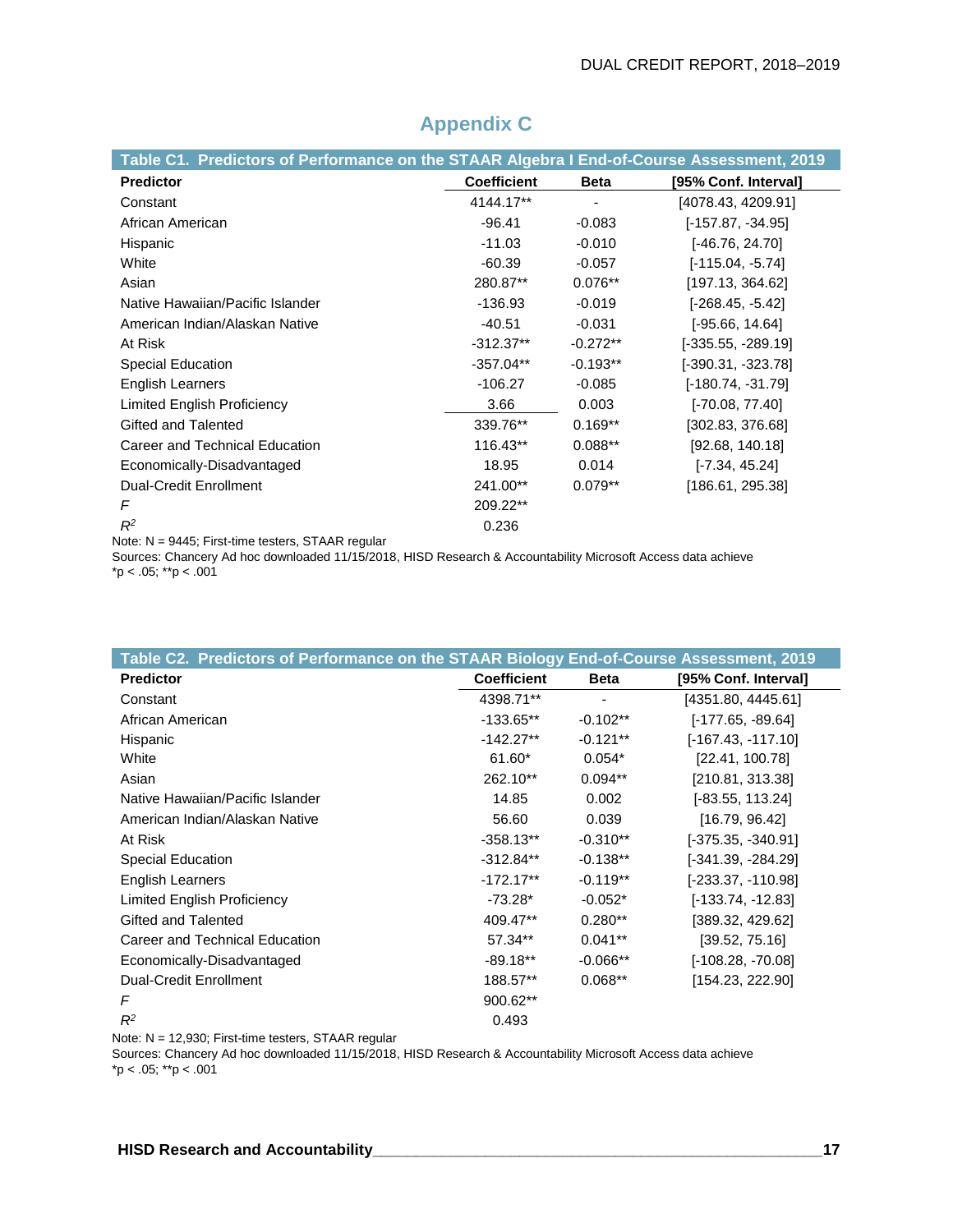| Table C3. Predictors of Performance on the STAAR English I End-of-Course Assessment, 2019 |                    |             |                      |
|-------------------------------------------------------------------------------------------|--------------------|-------------|----------------------|
| <b>Predictor</b>                                                                          | <b>Coefficient</b> | <b>Beta</b> | [95% Conf. Interval] |
| Constant                                                                                  | 4364.69**          |             | [4318.12, 4411.26]   |
| African American                                                                          | $-120.22**$        | $-0.087**$  | $[-163.92, -76.53]$  |
| Hispanic                                                                                  | $-118.76**$        | $-0.096**$  | $[-143.47, -94.04]$  |
| White                                                                                     | $81.80**$          | $0.068**$   | [42.59, 121.02]      |
| Asian                                                                                     | 226.01**           | $0.080**$   | [176.07, 275.94]     |
| Native Hawaiian/Pacific Islander                                                          | $-5.05$            | $-0.001$    | $[-102.85, 92.74]$   |
| American Indian/Alaskan Native                                                            | 73.88**            | $0.048**$   | [33.95, 113.82]      |
| At Risk                                                                                   | $-353.13**$        | $-0.289**$  | $[-370.30, -335.97]$ |
| Special Education                                                                         | -422.27**          | $-0.179**$  | $[-450.00, -394.53]$ |
| English Learners                                                                          | $-231.52**$        | $-0.151**$  | $[-292.41, -170.63]$ |
| Limited English Proficiency                                                               | $-189.18***$       | $-0.127**$  | $[-249.32, -129.03]$ |
| Gifted and Talented                                                                       | 374.93**           | $0.247**$   | [355.11, 394.75]     |
| Career and Technical Education                                                            | $-9.49$            | $-0.006$    | $[-26.90, 7.91]$     |
| Economically-Disadvantaged                                                                | $-111.38**$        | $-0.078**$  | $[-130.24, -92.51]$  |
| <b>Dual-Credit Enrollment</b>                                                             | 257.99**           | $0.088**$   | [223.69, 292.29]     |
| F                                                                                         | 1174.09**          |             |                      |
| $R^2$                                                                                     | 0.564              |             |                      |

Note: N = 12,705; First-time testers, STAAR regular

Sources: Chancery Ad hoc downloaded 11/15/2018, HISD Research & Accountability Microsoft Access data archive \*p < .05; \*\*p < .001

| Table C4. Predictors of Performance on the STAAR English II End-of-Course Assessment, 2019 |                    |             |                      |
|--------------------------------------------------------------------------------------------|--------------------|-------------|----------------------|
| <b>Predictor</b>                                                                           | <b>Coefficient</b> | <b>Beta</b> | [95% Conf. Interval] |
| Constant                                                                                   | 4412.95**          |             | [4369.16, 4456.74]   |
| African American                                                                           | $-125.10**$        | $-0.093**$  | $[-166.16, -84.04]$  |
| Hispanic                                                                                   | $-90.31**$         | $-0.076**$  | $[-113.38, -67.25]$  |
| White                                                                                      | 27.03              | 0.023       | $[-9.56, 63.62]$     |
| Asian                                                                                      | 167.17**           | $0.062**$   | [121.23, 213.12]     |
| Native Hawaiian/Pacific Islander                                                           | $-36.31$           | $-0.004$    | $[-136.50, 63.88]$   |
| American Indian/Alaskan Native                                                             | 8.03               | 0.006       | $[-29.11, 45.17]$    |
| At Risk                                                                                    | $-343.51**$        | $-0.296**$  | $[-358.99, -328.03]$ |
| Special Education                                                                          | $-406.57**$        | $-0.171**$  | $[-434.06, -379.09]$ |
| English Learners                                                                           | $-212.34**$        | $-0.131**$  | $[-283.41, -141.28]$ |
| Limited English Proficiency                                                                | $-220.49**$        | $-0.140**$  | $[-290.39, -150.59]$ |
| Gifted and Talented                                                                        | 375.54**           | $0.259**$   | [357.49, 393.60]     |
| Career and Technical Education                                                             | $-27.83*$          | $-0.017*$   | $[-46.41, -9.26]$    |
| Economically-Disadvantaged                                                                 | $-104.71**$        | $-0.077**$  | $[-122.12, -87.30]$  |
| Dual-Credit Enrollment                                                                     | 220.34**           | $0.129**$   | [200.36, 240.32]     |
| F                                                                                          | 1200.14**          |             |                      |
| $R^2$                                                                                      | 0.556              |             |                      |

Note: N = 13,417; First-time testers, STAAR regular

Sources: Chancery Ad hoc downloaded 11/15/2018, HISD Research & Accountability Microsoft Access data archive  $*p < .05; **p < .001$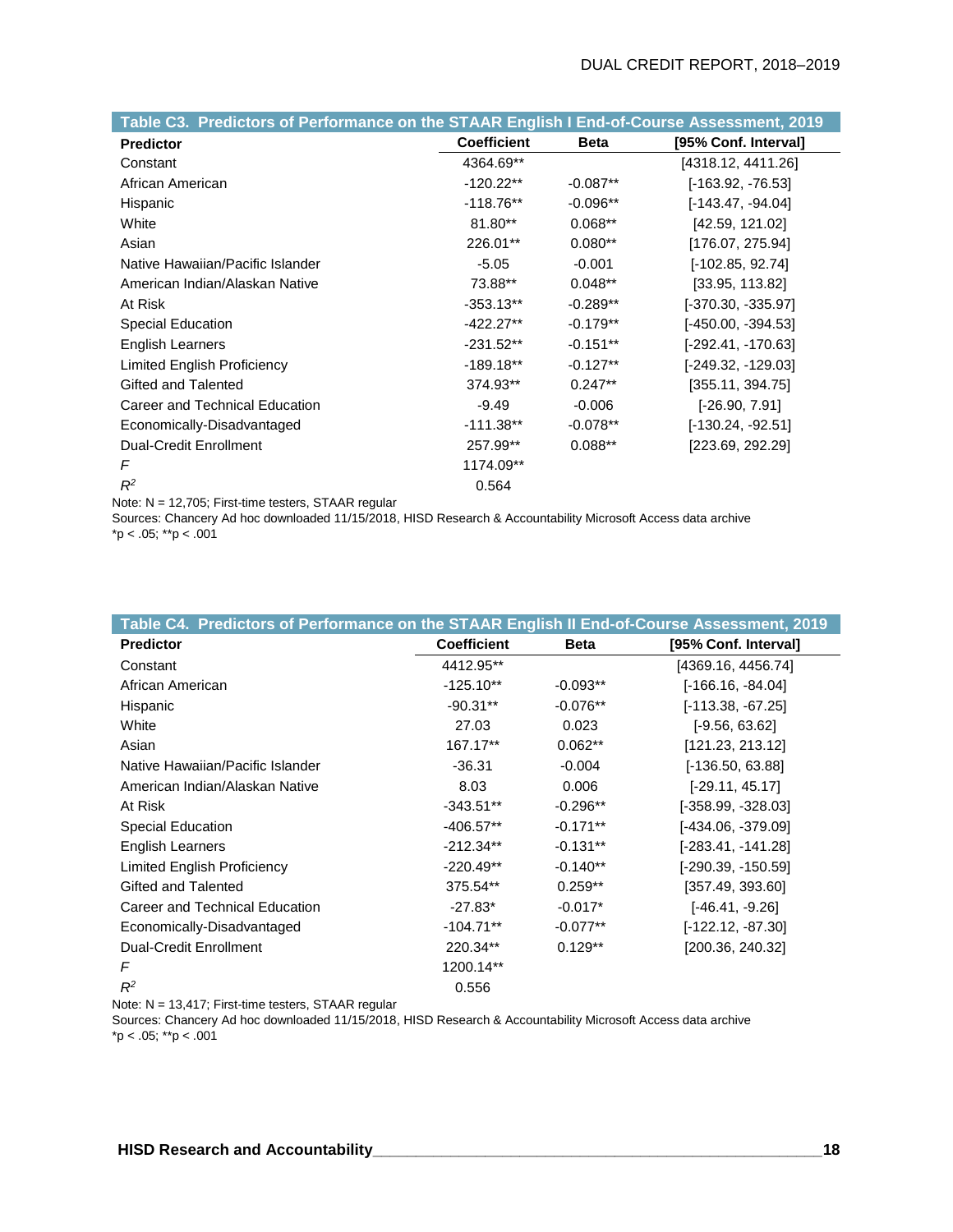| 2019                             |                    |             |                      |
|----------------------------------|--------------------|-------------|----------------------|
| <b>Predictor</b>                 | <b>Coefficient</b> | <b>Beta</b> | [95% Conf. Interval] |
| Constant                         | 4583.53**          |             | [4531.26, 4635.79]   |
| African American                 | $-158.12**$        | $-0.122**$  | [-206.38, -109.85]   |
| Hispanic                         | $-150.90**$        | $-0.132**$  | [-176.42, -125.37]   |
| White                            | $91.92**$          | $0.083**$   | [48.90, 134.94]      |
| Asian                            | 171.25**           | $0.066**$   | [117.45, 225.06]     |
| Native Hawaiian/Pacific Islander | 43.15              | 0.005       | $[-79.98, 166.29]$   |
| American Indian/Alaskan Native   | 68.55*             | $0.052*$    | [24.93, 112.17]      |
| At Risk                          | $-245.92**$        | $-0.223**$  | $[-263.00, -228.84]$ |
| <b>Special Education</b>         | $-351.08***$       | $-0.144**$  | $[-383.80, -318.36]$ |
| English Learners                 | $-93.00*$          | $-0.055*$   | [-183.64, -2.37]     |
| Limited English Proficiency      | $-254.13**$        | $-0.153**$  | $[-343.27, -164.99]$ |
| Gifted and Talented              | 308.18**           | $0.227**$   | [288.72, 327.65]     |
| Career and Technical Education   | $-21.58$           | $-0.012$    | $[-45.21, 2.05]$     |
| Economically-Disadvantaged       | $-107.88**$        | $-0.084**$  | $[-126.63, -89.13]$  |
| <b>Dual-Credit Enrollment</b>    | $102.42**$         | $0.084**$   | [85.26, 119.57]      |
| F                                | 621.40             |             |                      |
| $R^2$<br>$- - - - -$             | 0.391              |             |                      |

## **Table C5. Predictors of Performance on the STAAR U.S. History End-of-Course Assessment,**

Note: N= 13,765; first-time testers, STAAR regular

Sources: Chancery Ad hoc downloaded 11/15/2018, HISD Research & Accountability Microsoft Access data archive  $*p < .05; **p < .001$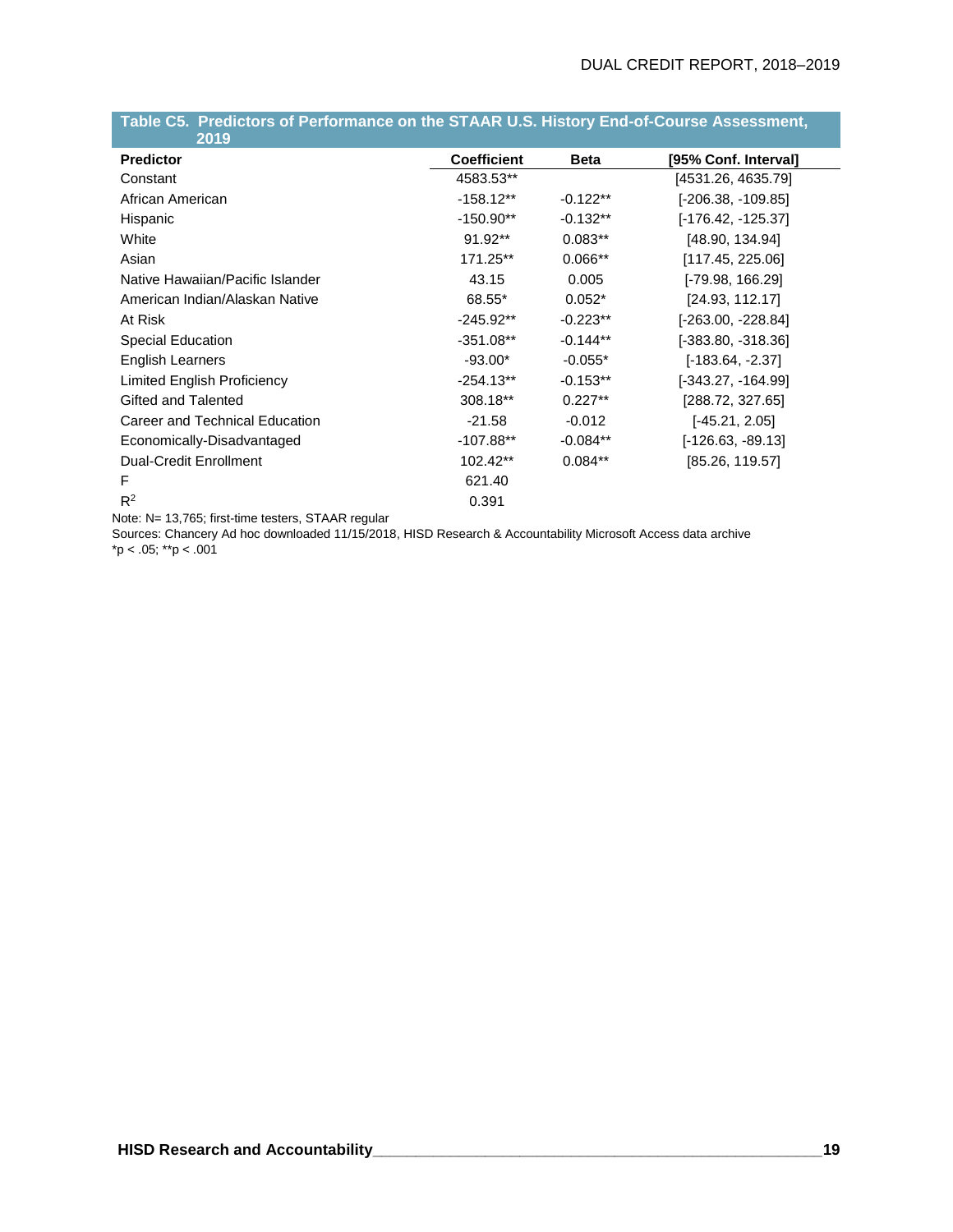and the company of the company of the company of the company of the company of the company of the company of the company of the company of the company of the company of the company of the company of the company of the comp

| Table D1 Comparative College Enrollment Status of the 2017 Graduates in the Study Sample |         |                        |                |                          |                |                             |                  |  |  |
|------------------------------------------------------------------------------------------|---------|------------------------|----------------|--------------------------|----------------|-----------------------------|------------------|--|--|
|                                                                                          |         | <b>Non-Dual Credit</b> |                | <b>Dual Credit</b>       | Overall        |                             |                  |  |  |
| <b>School</b>                                                                            | Enroll. | %<br>Enroll.           | Grads.         | Enroll.                  | %<br>Enroll.   | Grads.                      | <b>Graduates</b> |  |  |
| Advanced Virtual                                                                         | 17      | 16.8                   | 101            |                          |                |                             | 101              |  |  |
| Austin High School                                                                       | 138     | 45.2                   | 305            | 23                       | 54.8           | 42                          | 347              |  |  |
| <b>Bellaire High School</b>                                                              | 519     | 73.9                   | 702            | 81                       | 91.0           | 89                          | 791              |  |  |
| Carnegie Vanguard High School                                                            | 121     | 92.4                   | 131            | $\blacksquare$           | ÷,             | $\blacksquare$              | 131              |  |  |
| Challenge Early College HS                                                               | 36      | 85.7                   | 42             | 51                       | 81.0           | 63                          | 105              |  |  |
| Chavez High School                                                                       | 322     | 53.1                   | 606            | 9                        | 69.2           | 13                          | 619              |  |  |
| DeBakey HSHP                                                                             | 148     | 90.2                   | 164            |                          |                | $\blacksquare$              | 164              |  |  |
| East Early College HS                                                                    | 44      | 95.7                   | 46             | 50                       | 86.2           | 58                          | 104              |  |  |
| Eastwood Academy                                                                         | 33      | 84.6                   | 39             | 56                       | 80.0           | 70                          | 109              |  |  |
| Energized for STEM Academy<br>HS                                                         | 30      | 55.6                   | 54             | 14                       | 87.5           | 16                          | 70               |  |  |
| <b>Energized for STEM Academy</b><br>Central                                             | 3       | 37.5                   | 8              | $\star$                  | $\star$        | 1                           | 9                |  |  |
| Energy Institute High School                                                             | 110     | 78.6                   | 140            | $\blacksquare$           |                |                             | 140              |  |  |
| Furr High School                                                                         | 61      | 37.2                   | 164            | 20                       | 57.1           | 35                          | 199              |  |  |
| <b>Heights High School</b>                                                               | 331     | 66.7                   | 496            | 12                       | 63.2           | 19                          | 515              |  |  |
| Houston Academy International                                                            | 31      | 68.9                   | 45             | 33                       | 84.6           | 39                          | 84               |  |  |
| <b>Houston MSTC</b>                                                                      | 171     | 33.1                   | 516            | $\overline{24}$          | 50.0           | 48                          | 564              |  |  |
| <b>HSPVA</b>                                                                             | 149     | 89.8                   | 166            |                          |                |                             | 166              |  |  |
| Jones Futures Academy                                                                    | $\star$ | $\star$                | $\overline{4}$ | $\overline{4}$           | 66.7           | 6                           | 10               |  |  |
| Jordan High School                                                                       | 67      | 49.6                   | 135            | 10                       | 32.3           | 31                          | 166              |  |  |
| Kashmere High School                                                                     | 24      | 29.6                   | 81             | 3                        | 8.0            | 6                           | 87               |  |  |
| Lamar High School                                                                        | 505     | 76.6                   | 659            | 10                       | 76.9           | 13                          | 672              |  |  |
| Law and Justice High School                                                              | 34      | 68.0                   | 50             | 23                       | 67.6           | 34                          | 84               |  |  |
| <b>Liberty High School</b>                                                               | 10      | 18.5                   | 54             | $\omega$                 | $\blacksquare$ | $\mathcal{L}^{\mathcal{L}}$ | 54               |  |  |
| Long Academy                                                                             | 13      | 54.2                   | 24             | 19                       | 76.0           | 25                          | 49               |  |  |
| Madison High School                                                                      | 118     | 38.7                   | 305            | $\overline{7}$           | 63.6           | 11                          | 316              |  |  |
| Mickey Leland College Prep                                                               | 9       | 81.8                   | 11             | $\overline{\phantom{a}}$ | $\blacksquare$ | $\blacksquare$              | 11               |  |  |
| Middle College at HCC Fraga                                                              | 24      | 36.4                   | 66             |                          |                |                             | 66               |  |  |
| Middle College at HCC Gulfton                                                            | 12      | 19.4                   | 62             | $\star$                  | $\star$        | 3                           | 65               |  |  |
| Milby High School                                                                        | 196     | 53.4                   | 367            | 20                       | 83.3           | 24                          | 391              |  |  |
| Mount Carmel Academy                                                                     | 49      | 72.1                   | 68             | 10                       | 90.9           | 11                          | 79               |  |  |
| North Forest High School                                                                 | 49      | 29.9                   | 164            | $\overline{3}$           | 60.0           | $\overline{5}$              | 169              |  |  |
| North Houston Early College HS                                                           | 46      | 83.6                   | 55             | 41                       | 80.4           | 51                          | 106              |  |  |
| Northside High School                                                                    | 138     | 47.3                   | 292            | 30                       | 63.8           | 47                          | 339              |  |  |
| Reach Charter                                                                            | 15      | 17.9                   | 84             | $\blacksquare$           |                | $\sim$                      | 84               |  |  |
| Scarborough High School                                                                  | 24      | 23.5                   | 102            | 6                        | 30.0           | 20                          | 122              |  |  |
| Sharpstown High School                                                                   | 81      | 39.1                   | 207            | 15                       | 51.7           | 29                          | 236              |  |  |
| Sharpstown International                                                                 | 66      | 59.5                   | 111            | 8                        | 53.3           | 15                          | 126              |  |  |
| <b>SOAR Center</b>                                                                       | 1       | 9.1                    | 11             |                          |                | $\blacksquare$              | 11               |  |  |
| South Early College HS                                                                   | 6       | 85.7                   | $\overline{7}$ | $\boldsymbol{7}$         | 77.8           | 9                           | 16               |  |  |
| <b>Sterling High School</b>                                                              | 51      | 30.4                   | 168            | $\overline{4}$           | 33.3           | 12                          | 180              |  |  |

## **Appendix D**

÷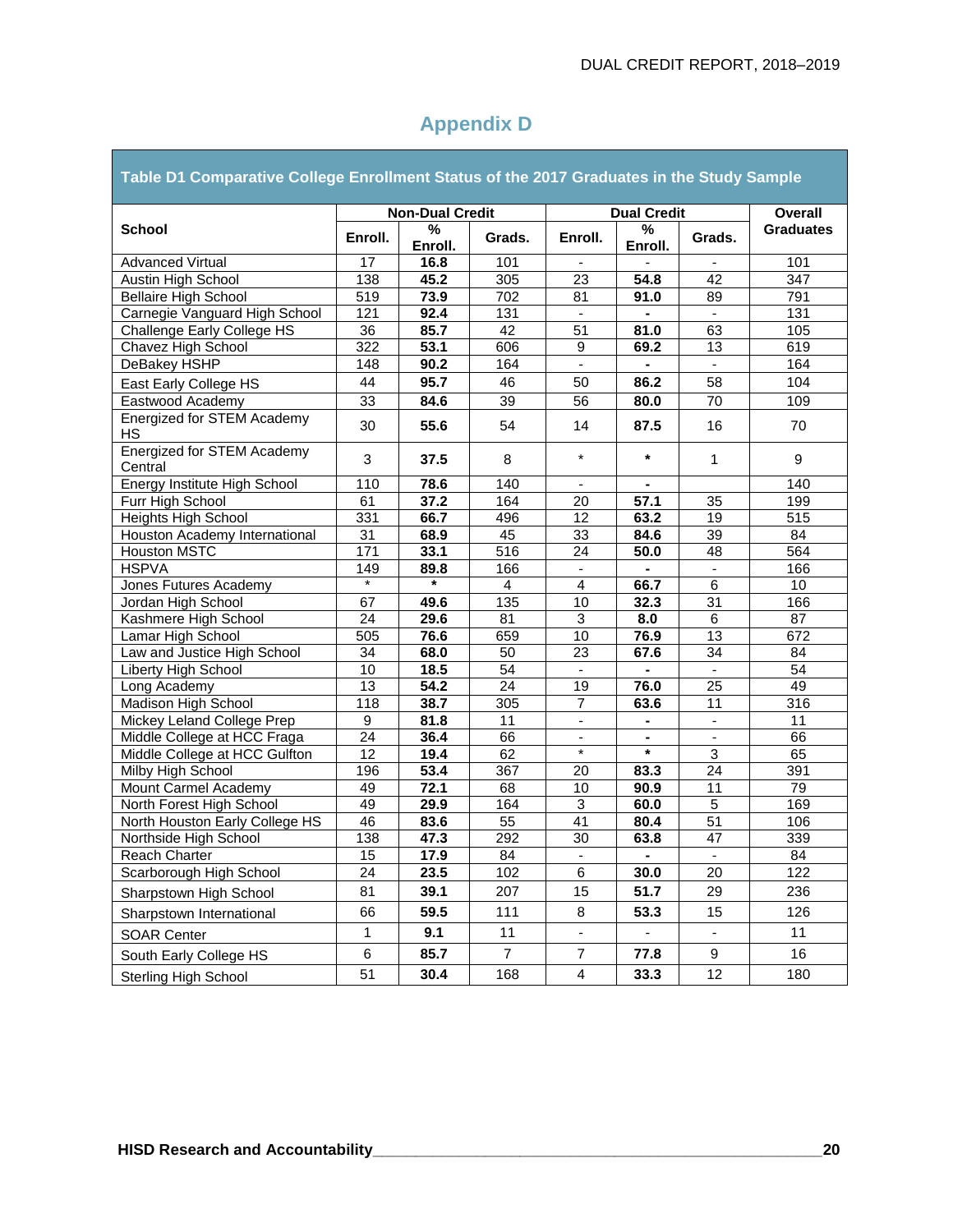| <b>School</b>                           | <b>Non-Dual Credit</b> |              |        | <b>Dual Credit</b> |              |                | Overall          |
|-----------------------------------------|------------------------|--------------|--------|--------------------|--------------|----------------|------------------|
|                                         |                        |              |        |                    |              |                |                  |
|                                         | Enroll.                | %<br>Enroll. | Grads. | Enroll.            | %<br>Enroll. | Grads.         | <b>Graduates</b> |
| TH Rogers School                        | $\star$                | $\star$      | 1      | ٠                  |              | $\overline{a}$ | 1                |
| <b>Texas Connections Academy</b><br>Hou | 217                    | 44.4         | 489    |                    |              |                | 489              |
| Victory Prep Academy North              | 20                     | 26.0         | 77     | ٠                  |              | ۰              | 77               |
| <b>Waltrip High School</b>              | 153                    | 46.2         | 331    | 5                  | 71.4         | 7              | 338              |
| Washington BT High School               | 63                     | 42.0         | 150    | $\star$            | $\star$      | 1              | 151              |
| Westbury High School                    | 172                    | 41.7         | 412    | 20                 | 62.5         | 32             | 444              |
| Westside High School                    | 388                    | 65.3         | 594    | 66                 | 79.5         | 83             | 677              |
| Wheatley High School                    | 44                     | 34.6         | 127    | ٠                  |              |                | 127              |
| Wisdom High School                      | 77                     | 32.4         | 238    | 11                 | 64.7         | 17             | 255              |
| Worthing High School                    | 47                     | 34.3         | 137    | ٠                  |              |                | 137              |
| Yates High School                       | 68                     | 40.5         | 168    | $\mathcal{P}$      | 22.2         | 9              | 177              |
| Young Women's College Prep              | 18                     | 85.7         | 21     | 10                 | 100.0        | 10             | 31               |
| <b>Grand Total</b>                      | 5,071                  | 53.1         | 9,557  | 712                | 70.9         | 1,004          | 10,561           |

#### **Table D1. Comparative College Enrollment Status of the 2017 Graduates in the Study Sample (continued)**

Source: National Student Clearinghouse 2018 Archived in the Research & Accountability Microsoft Access Database (data only). Note: \*n <5 students; Graduates were students enrolled in a course, Grads. = Graduates; Enroll. = Enrolled in a postsecondary

institution by the following January of high school graduation.

Students who registered for and completed dual credit courses, privately, were not included in these figures.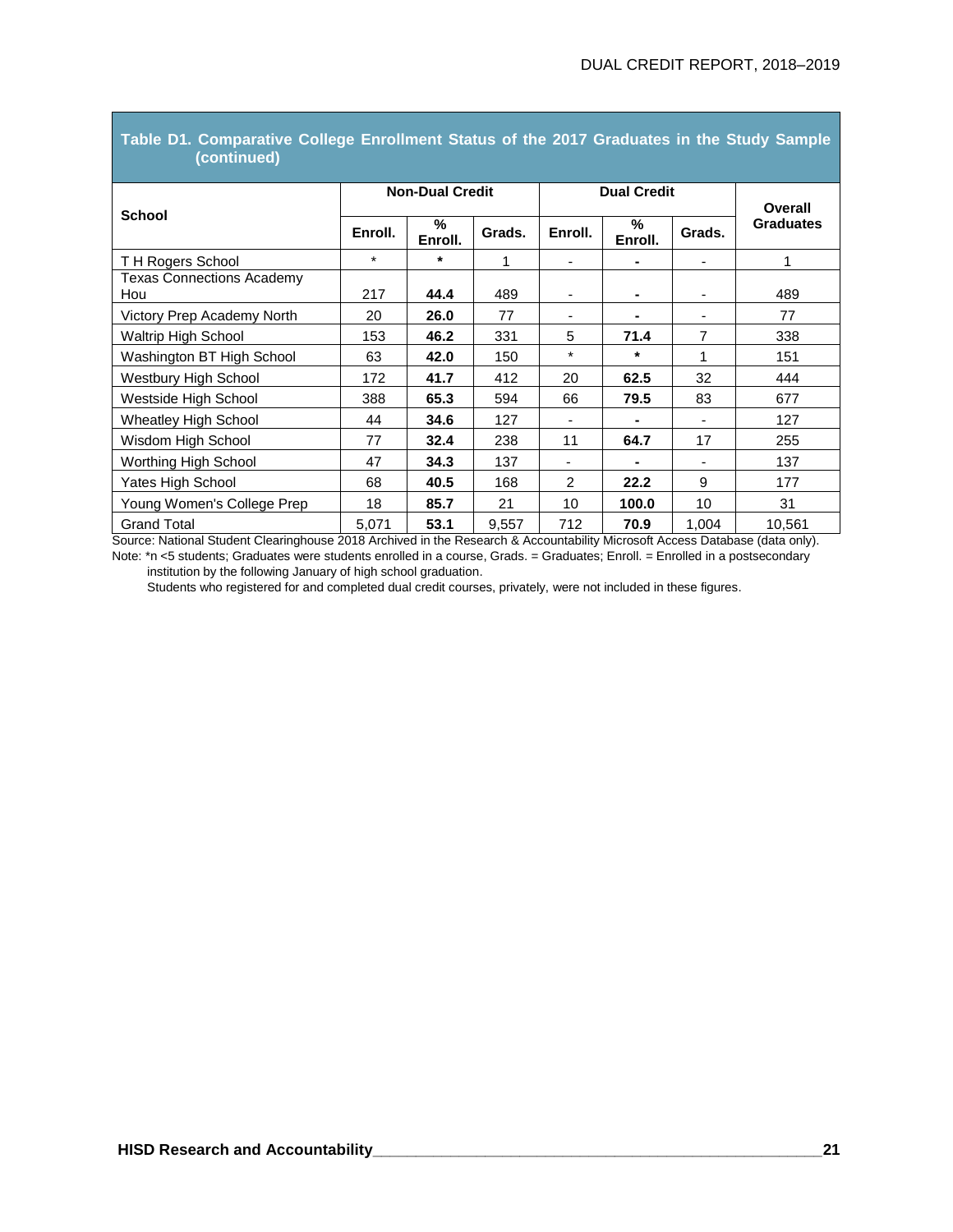#### **Table D2. College Enrollment by Institutional Level for 2017 Dual Credit Graduates Who Enrolled in a Postsecondary Institution**

| <b>School</b>                       | 2-year                   | $\%$<br>2-year           | 4-year                   | $\%$<br>4-year     | <b>Total DC</b><br>Grads<br><b>Enrolled</b> |
|-------------------------------------|--------------------------|--------------------------|--------------------------|--------------------|---------------------------------------------|
| Austin High School                  | 15                       | 65.2                     | 8                        | 34.8               | 23                                          |
| <b>Bellaire High School</b>         | 23                       | 28.4                     | 58                       | 71.6               | 81                                          |
| Carnegie Vanguard High School       | $\blacksquare$           | $\blacksquare$           | $\blacksquare$           | $\blacksquare$     | $\blacksquare$                              |
| Challenge Early College HS          | 10                       | 19.6                     | 41                       | 80.4               | 51                                          |
| Chavez High School                  | $\overline{6}$           | 66.7                     | $\overline{3}$           | 33.3               | $\boldsymbol{9}$                            |
| DeBakey HSHP                        | $\blacksquare$           | $\overline{\phantom{0}}$ | $\overline{\phantom{a}}$ | $\blacksquare$     | $\blacksquare$                              |
| East Early College HS               | $\overline{8}$           | 16.0                     | 42                       | 84.0               | 50                                          |
| Eastwood Academy                    | $\overline{22}$          | 40.0                     | 33                       | 60.0               | 56                                          |
| Energized for STEM Academy HS       | 3                        | 21.4                     | $\overline{11}$          | 78.6               | 14                                          |
| Energized for STEM Academy Central  | $\star$                  | $\star$                  | $\star$                  | $\star$            | $\mathbf{1}$                                |
| Energy Institute High School        | $\blacksquare$           | $\blacksquare$           | $\blacksquare$           | $\blacksquare$     | $\blacksquare$                              |
| Furr High School                    | 11                       | 55.0                     | 9                        | 45.0               | 20                                          |
| Heights High School                 | $\overline{7}$           | 58.3                     | $\overline{5}$           | 41.7               | 12                                          |
| Houston Academy International       | $\overline{5}$           | 15.2                     | $\overline{28}$          | 84.8               | 33                                          |
| <b>Houston MSTC</b>                 | $\overline{13}$          | 54.2                     | 11                       | 45.8               | 24                                          |
| <b>HSPVA</b>                        | $\overline{\phantom{a}}$ | $\blacksquare$           | $\blacksquare$           |                    | $\blacksquare$                              |
| Jones Futures Academy               | $\overline{\ast}$        | $\star$                  | $\star$                  | $\star$            | $\overline{\mathbf{4}}$                     |
| Jordan HS                           | 5                        | 50.0                     | $\overline{5}$           | 50.0               | 10                                          |
| Kashmere High School                | $\star$                  | $\star$                  | $\star$                  | $\star$            | 3                                           |
| Lamar High School                   | $\mathbf{1}$             | 10.0                     | 9                        | 90.0               | 10                                          |
| Law and Justice High School         | 8                        | 34.8                     | 15                       | 65.2               | 23                                          |
| Liberty High School                 | $\overline{\phantom{a}}$ |                          |                          |                    |                                             |
| Long Academy                        | 7                        | 36.8                     | 12                       | 63.2               | 19                                          |
| Madison High School                 | $\overline{4}$           | 57.1                     | $\overline{3}$           | 42.9               | $\overline{7}$                              |
| Mickey Leland College Prep          | $\overline{\phantom{a}}$ |                          | $\overline{a}$           |                    | $\overline{\phantom{a}}$                    |
| Middle College at HCC Fraga         | $\blacksquare$           | ٠                        | $\blacksquare$           | $\blacksquare$     | $\blacksquare$                              |
| Middle College at HCC Gulfton       | $\star$                  | $\star$                  | $\star$                  | $\star$            | $\mathbf{3}$                                |
| Milby High School                   | 8                        | 40.0                     | 12                       | 60.0               | 20                                          |
| Mount Carmel Academy                | 1                        | 10.0                     | 9                        | 90.0               | 10                                          |
| North Forest High School            | $\star$                  | $\star$                  | $\star$                  | $\star$            | 3                                           |
| North Houston Early College HS      | 5                        | 12.2                     | 36                       | 87.8               | 41                                          |
| Northside High School               | 9                        | 30.0                     | 21                       | 70.0               | 30                                          |
| <b>Reach Charter</b>                |                          |                          |                          | $\blacksquare$     |                                             |
| Scarborough High School             | $\mathbf 1$              | 16.7                     | $\overline{5}$           | 83.3               | $\,6$                                       |
| Sharpstown High School              | $\overline{4}$           | 26.7                     | $\overline{11}$          | 73.3               | 15                                          |
| Sharpstown International            | $\mathbf{3}$             | 37.5                     | $\overline{5}$           | 62.5               | 8                                           |
| South Early College HS              | $\blacksquare$           | $\blacksquare$           | $\overline{7}$           | $\overline{100.0}$ | $\overline{7}$                              |
| <b>Sterling High School</b>         | $\star$                  | $\star$                  | $\star$                  | $\star$            | $\overline{\mathbf{4}}$                     |
| TH Rogers School                    | $\overline{\phantom{a}}$ | $\blacksquare$           | $\overline{\phantom{a}}$ | $\blacksquare$     | $\overline{\phantom{a}}$                    |
| Texas Connections Academy - Houston | $\blacksquare$           |                          | $\blacksquare$           |                    | $\qquad \qquad \blacksquare$                |
| Victory Prep Academy North          | $\blacksquare$           | $\blacksquare$           | ÷,                       | $\blacksquare$     | $\qquad \qquad \blacksquare$                |
| Waltrip High School                 | $\overline{3}$           | 60.0                     | $\overline{c}$           | 40.0               | 5                                           |
| Washington BT High School           | $\star$                  | $\star$                  | $\star$                  | $\star$            | 1                                           |
| Westbury High School                | 4                        | 20.0                     | 16                       | 80.0               | 20                                          |
| Westside High School                | 18                       | 27.3                     | 48                       | 72.7               | 66                                          |
| Wheatley High School                | $\blacksquare$           |                          |                          |                    |                                             |
|                                     |                          |                          |                          |                    |                                             |